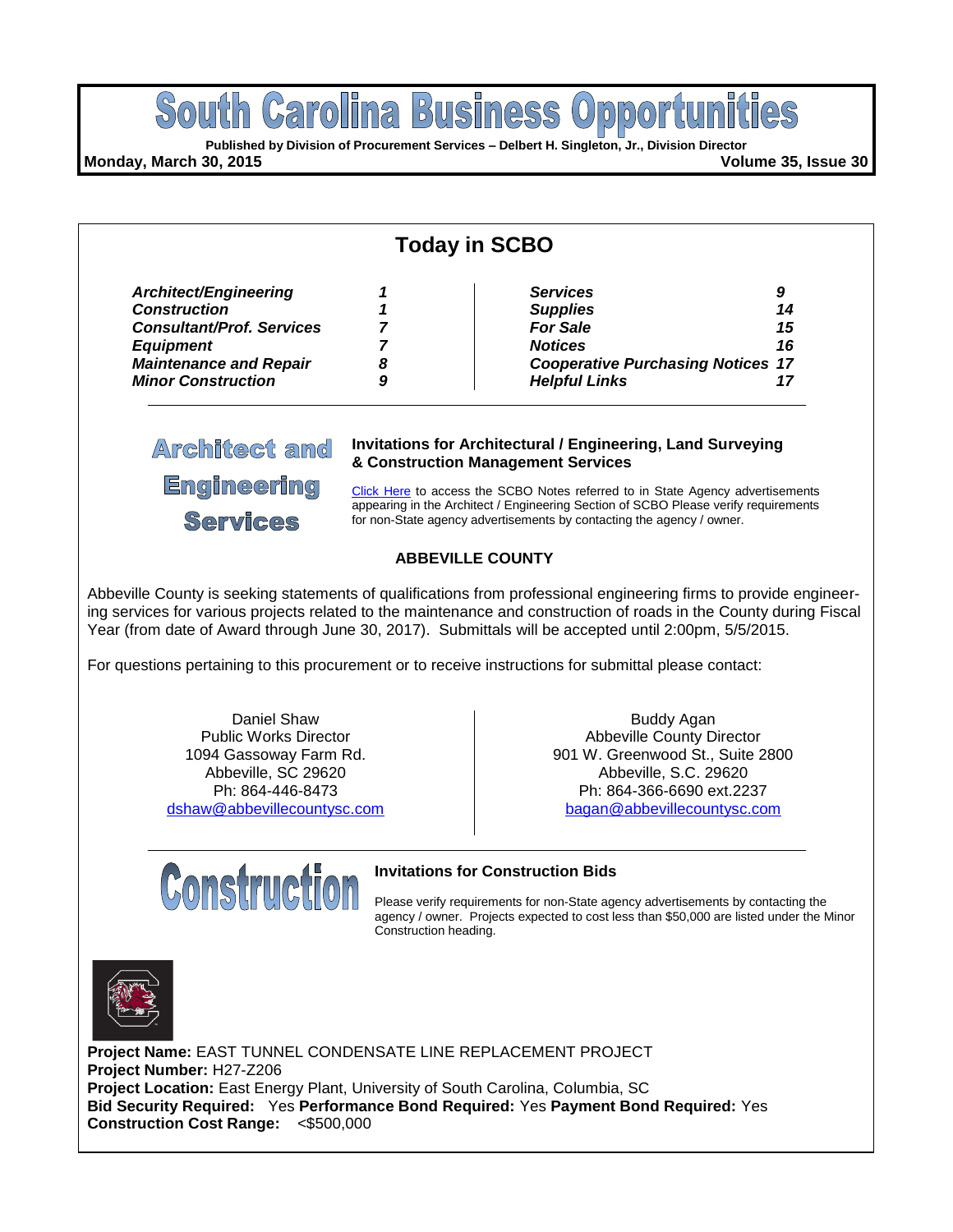| Monday, March 30, 2015                                                                                                                                                                                                                                                                                                                                                                                                                    | $\mathbf{2}$ | Volume 35, Issue 30 |
|-------------------------------------------------------------------------------------------------------------------------------------------------------------------------------------------------------------------------------------------------------------------------------------------------------------------------------------------------------------------------------------------------------------------------------------------|--------------|---------------------|
| Description of Project: Mechanical replacement of steam condensate pipes and expansion joints in East En-<br>ergy Tunnel. Minority and Small Business participation is encouraged. Contractor may be subject to<br>performance appraisal at close of project.                                                                                                                                                                             |              |                     |
| Bidding Documents / Plans May Be Obtained From: http://purchasing.sc.edu                                                                                                                                                                                                                                                                                                                                                                  |              |                     |
| Note: Bidders must obtain bidding Documents/Plans from the above listed source(s) to be listed as an official<br>plan holder. Only those bidding documents / plans obtained from the source(s) are official. Bidders that<br>rely on copies of bidding documents / plans obtained from any other source do so at their own risk. All<br>written communications with official plan holders & bidders will be via email or website posting. |              |                     |
| In Addition To The Above Official Source(s) Bidding Documents / Plans Are Also Available At: Electronic                                                                                                                                                                                                                                                                                                                                   |              |                     |
| distribution only from http://purchasing.sc.edu<br>Architect/Engineer: Swygert & Associates                                                                                                                                                                                                                                                                                                                                               |              |                     |
| A/E Contact: Bill Livingston, PE                                                                                                                                                                                                                                                                                                                                                                                                          |              |                     |
| A/E Address: PO Box 11686                                                                                                                                                                                                                                                                                                                                                                                                                 |              |                     |
| A/E E-mail: bill@swygert-associates.com                                                                                                                                                                                                                                                                                                                                                                                                   |              |                     |
| A/E Telephone: 803-791-9300                                                                                                                                                                                                                                                                                                                                                                                                               |              |                     |
| A/E Fax: 803-791-0830                                                                                                                                                                                                                                                                                                                                                                                                                     |              |                     |
| <b>Note:</b> All questions & correspondence concerning this Invitation to Bid shall be addressed to the A/E.                                                                                                                                                                                                                                                                                                                              |              |                     |
| Agency/Owner: University of South Carolina                                                                                                                                                                                                                                                                                                                                                                                                |              |                     |
| Name & Title of Agency Coordinator: Aimee Rish                                                                                                                                                                                                                                                                                                                                                                                            |              |                     |
| Address: 743 Greene Street, Columbia, SC 29208                                                                                                                                                                                                                                                                                                                                                                                            |              |                     |
| E-mail: ARISH@fmc.sc.edu                                                                                                                                                                                                                                                                                                                                                                                                                  |              |                     |
| Telephone: 803-777-2261                                                                                                                                                                                                                                                                                                                                                                                                                   |              |                     |
| Fax: 803-777-7334                                                                                                                                                                                                                                                                                                                                                                                                                         |              |                     |
| Pre-Bid Conf./Site Visit: Yes, non-mandatory                                                                                                                                                                                                                                                                                                                                                                                              |              |                     |
| <b>Pre-Bid Date/Time: 4/13/2015 10:00am</b>                                                                                                                                                                                                                                                                                                                                                                                               |              |                     |
| Place: 743 Greene Street; Cola SC 29208 Conf. Rm. 053                                                                                                                                                                                                                                                                                                                                                                                     |              |                     |
| Bid Closing Date/Time: 4/27/2015 2:00pm                                                                                                                                                                                                                                                                                                                                                                                                   |              |                     |
| Place: 743 Greene Street; Cola SC 29208 Conf. Rm. 053                                                                                                                                                                                                                                                                                                                                                                                     |              |                     |
| Mail/Hand Deliver Bids To: Aimee Rish "Bid Enclosed", 743 Greene Street, Columbia, SC 29208                                                                                                                                                                                                                                                                                                                                               |              |                     |
|                                                                                                                                                                                                                                                                                                                                                                                                                                           |              |                     |
|                                                                                                                                                                                                                                                                                                                                                                                                                                           |              |                     |



**Project Name:** USC HORSESHOE TURF REPLACEMENT **Project Number:** H27-Z220 **Project Location:** USC Horseshoe, Sumter St. at College St, Columbia, SC **Bid Security Required:** Yes **Performance Bond Required:** Yes **Payment Bond Required:** Yes **Construction Cost Range:** \$ 90-120,000 **Description of Project:** Provide and install new sod at USC's Horseshoe green space. Contractor may be subject to performance appraisal at close of project. **Bidding Documents / Plans May Be Obtained From:** [http://purchasing.sc.edu](http://purchasing.sc.edu/) Facilities/Construction Solicitations & Awards **Plan Deposit:** \$0.00 **Note:** Bidders must obtain bidding Documents/Plans from the above listed source(s) to be listed as an official plan holder. Only those bidding documents / plans obtained from the source(s) are official. Bidders that rely on copies of bidding documents / plans obtained from any other source do so at their own risk. All written communications with official plan holders & bidders will be via email or website posting. **In Addition To The Above Official Source(s) Bidding Documents / Plans Are Also Available At:** It is the contractors responsibility to check the purchasing website for all plans, specifications, addenda, and award. **Architect/Engineer:** Emily Jones **A/E Contact:** USC Facilities Design & Construction **A/E Address:** 743 Greene St., Columbia, SC 29208

**A/E E-mail:** [efjones@fmc.sc.edu](mailto:efjones@fmc.sc.edu) **A/E Telephone:** 803-777-7592 **A/E Fax:** 803-777-8739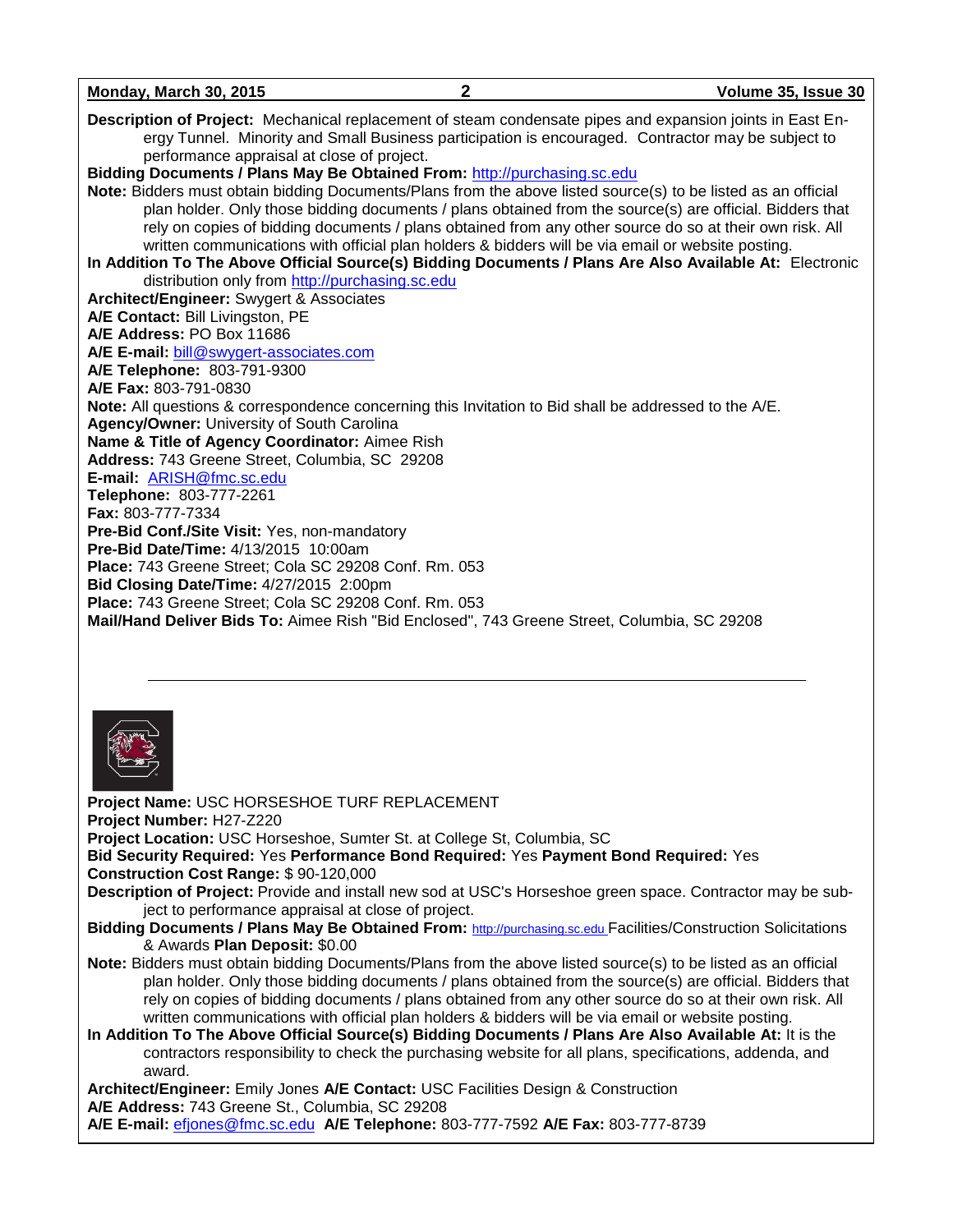**Monday, March 30, 2015 3 Volume 35, Issue 30 Note:** All questions & correspondence concerning this Invitation to Bid shall be addressed to the A/E. **Agency/Owner:** USC Facilities **Name & Title of Agency Coordinator:** Michelle Adams **Address:** 743 Greene St., Columbia, SC 29208 **E-mail:** [mdadams@fmc.sc.edu](mailto:mdadams@fmc.sc.edu) **Telephone:** 803-777-0981 **Fax:** 803-777-7334 **Pre-Bid Conf.:** Yes Non-mandatory **Pre-Bid Date/Time:** 4/7/15 10:00am **Place:** 743 Greene Street, Columbia, SC Conf. 53 **Bid Closing Date/Time:** 4/21/15 2:00pm **Place:** 743 Greene Street, Columbia, SC Conf. 53 **Hand Deliver / Mail Bids To:** Michelle Adams, 743 Greene Street, Columbia, SC 29208  $\_$  , and the set of the set of the set of the set of the set of the set of the set of the set of the set of the set of the set of the set of the set of the set of the set of the set of the set of the set of the set of th **Description:** THE COURTHOUSE AREAWAY CONSTRUCTION PROJECT **Solicitation Number:** 2015-5 **Solicitation Type:** Statement of Qualifications to pre-qualify bidders **Delivery Point:** Newberry County Courthouse Annex Conference Room, 1309 College Street, Newberry SC **Submit Offer By:** April 16, 2016 by 3:00pm **Purchasing Agency:** Newberry County Purchasing, (PO Box 156) 1309 College St., Newberry, SC 29108 **Buyer:** Crystal Waldrop, Purchasing Director, 803-321-2100 or [cwaldrop@newberrycounty.net](mailto:cwaldrop@newberrycounty.net) **Download Solicitation From:** [www.newberrycounty.net/purchasing](http://www.newberrycounty.net/purchasing) **Project Name:** ADDENDUM NO. 2. CHANGE IN BID CLOSING DATE: SEABOARD AIR LINE RAILWAY PASSENGER STATION PHASE 2 REHABILITATION **Project Number:** 2008-01 **Project Location:** Chester, South Carolina **Bid Security Required:** Yes Performance Bond Required: Yes Payment Bond Required: Yes **Construction Cost Range:** \$343,000 - \$377,000 **Description of Project:** Partial Interior Rehabilitation of a Historic Rail Station Including General Construction, New Plumbing, Mechanical, and Electrical Systems. This property is listed on the National Register of Historic Places. As such, all work shall be in accordance with the Secretary of the Interior's Standards for Rehabilitation. **Bidding Documents / Plans May Be Obtained From:** South Park Printing, 2115 Rexford Road, Suite 501, Charlotte, NC 28211 704-319-5394 **Plan Deposit:** \$150, **non-refundable In Addition To The Above Official Source(s) Bidding Documents / Plans Are Also Available At:** South Park Printing, Charlotte, NC **Architect/Engineer:** Yelverton Architects **A/E Contact:** Don Yelverton AIA **A/E Address:** 5200 Park Road, Suite 229, Charlotte, NC 28209 **A/E E-mail:** [dwy@yelvertonarchitects.com](mailto:dwy@yelvertonarchitects.com) **A/E Telephone:** 704-351-0959 **Agency/Owner:** Chester Metropolitan District, 155 Wylie Street, Chester, South Carolina 29706 **Name & Title of Agency Coordinator:** William M. Medlin, CEO, Chester Metropolitan District **E-mail:** [cmdcsd@truvista.net](mailto:cmdcsd@truvista.net) **Telephone:** 803-385-5123 **Fax:** 803-385-2066 **Pre-Bid Conf./Site Visit:** Yes, mandatory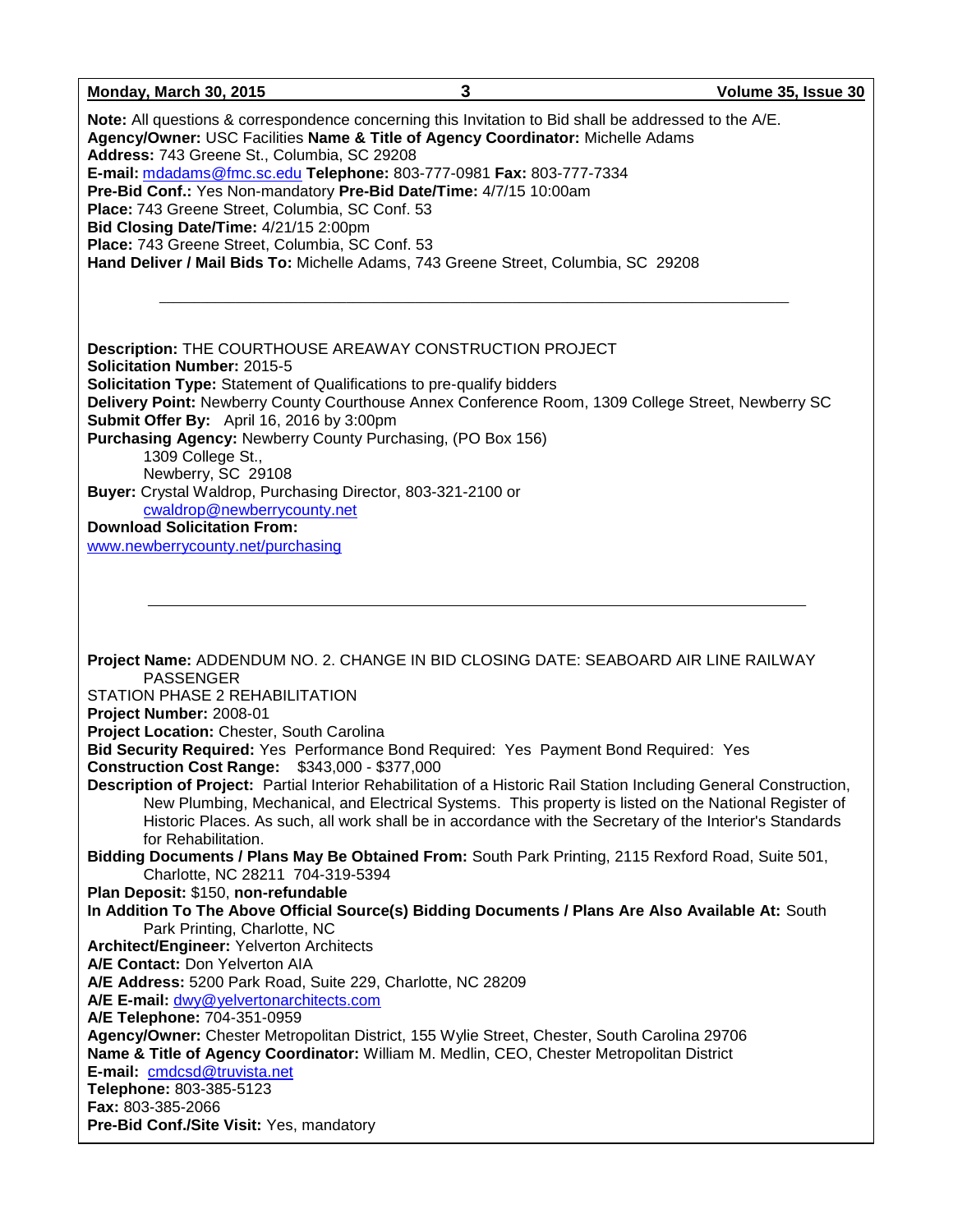#### **Monday, March 30, 2015 4 Volume 35, Issue 30**

**Pre-Bid Date/Time:** 3/12/2015 1:00pm **Place:** 156 Wylie Street, Chester, South Carolina 29706 **Bid Closing Date/Time:** 4/9/2015 3:00pm **Place:** Conference Room of the Chester Metropolitan District, 155 Wylie Street, Chester, South Carolina 29706 **Hand Deliver Bids To:** Chester Metropolitan District, 155 Wylie Street, Chester, South Carolina 29706 **Mail Bids To:** Chester Metropolitan District, 155 Wylie Street (PO Box 550), Chester, South Carolina 29706 **Project Name:** BARNWELL INDUSTRIAL BUILDING **Project Number:** SCA - 14-06-01-C **Project Location:** Barnwell, SC **Bid Security Required:** Yes **Performance Bond Required:** Yes **Payment Bond Required:** Yes **Construction Cost Range:** \$1,000,000-\$2,000,000 **Description of Project:** Sitework and general construction of a 50,000 square foot industrial building shell. Preengineered structure, insulated metal wall panels and single ply insulated roof system. **Bidding Documents / Plans May Be Obtained From:** TPM, 1241 Assembly Street, Columbia, SC 803-252- 4770 **Plan Deposit:** \$150.00 **In Addition To The Above Official Source(s) Bidding Documents / Plans Are Also Available At:** [www.tpmplanroom.com,](http://www.tpmplanroom.com/) HGBD Int'l, Inc., 1219 Assembly Street, 3rd Floor, Columbia, SC 29201 **Architect/Engineer:** HGBD Int'l., Inc. **A/E Contact:** Dana McGill **A/E Address:** 1219 Assembly Street, Columbia, SC 29201 **A/E E-mail:** [dmcgill@husseygaybell.com](mailto:dmcgill@husseygaybell.com) **A/E Telephone:** 803-799-0444 **A/E Fax:** 803-799-1499 **Agency/Owner:** Southern Carolina Regional Development Alliance **Name & Title of Agency Coordinator:** Kell Anderson **Address:** 1750 Jackson Street, Suite 100, Barnwell, SC 29812 **Telephone:** 803-541-0023 **Fax:** 803-541-3322 **Pre-Bid Conf./Site Visit:** Yes, non-mandatory **Pre-Bid Date/Time:** 4/16/2015 10:00am **Place:** 1750 Jackson St., Ste. 100, Barnwell, SC **Bid Closing Date/Time:** 4/30/2015 3:00pm **Place:** 1750 Jackson St., Ste. 100, Barnwell, SC **Mail/Hand Deliver Bids To:** Kell Anderson, SCA, 1750 Jackson Street, Suite 100, Barnwell, SC 29812

#### **WASTEWATER TREATMENT FACILITY MISCELLANEOUS IMPROVEMENTS**

#### **RIA PROJECT NO. R-14-1051 HPG PROJECT NO. 09018**

Separate sealed Bids, for furnishing all materials, labor, tools, equipment and appurtenances necessary for the construction of Wastewater Treatment Facility Miscellaneous Improvements will be received by the Owner at the Town Hall located at 170 South Dogwood Avenue until 2:00pm on 4/30/2015 and then at said place be publicly opened and read aloud.

The Project consists of the following major elements: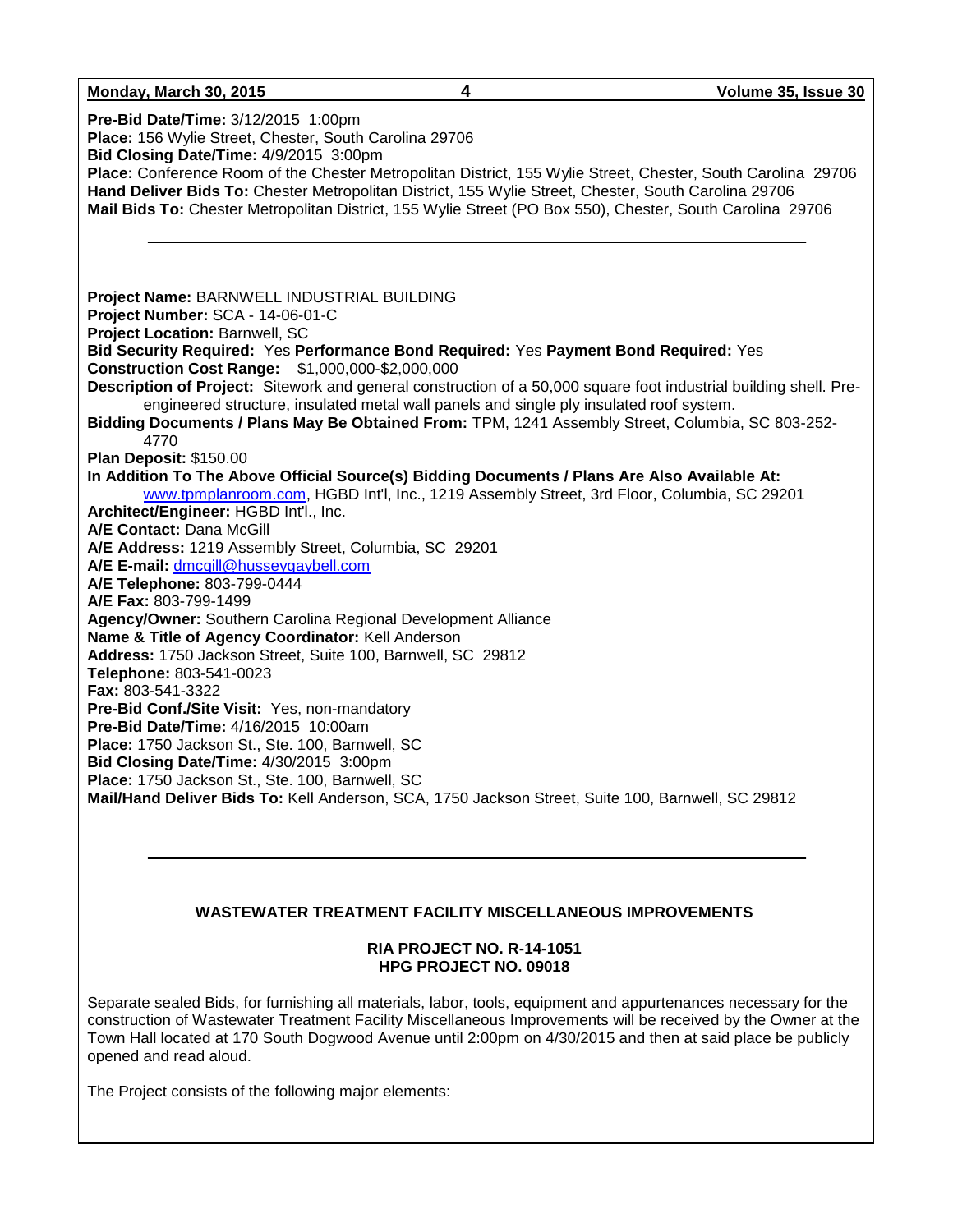#### **Monday, March 30, 2015 5 Volume 35, Issue 30**

Installation of UV disinfection system, blowers, drop piping, diffusers, effluent flow metering equipment and other miscellaneous and related items.

The Instructions to Bidders, Bid Form, Contract Agreement, Plans, Specifications, and forms of Bid Bond, Performance Bond, Payment Bond and other Contract Documents may be examined at the following locations:

Ridgeway Town Hall: Ridgeway, SC HPG and Company, Consulting Engineers, Inc.: West Columbia SC

Copies of Contract Documents and plans may be obtained from the office of HPG and Company, Consulting Engineers, Inc., 1432 Sunset Boulevard, West Columbia, SC 29169 upon a non-refundable payment of \$60.00 for each set. Mailing address must be provided to ensure prompt delivery.

Each Bid must be accompanied by a Bid Bond, prepared on the form of Bid Bond attached to the Contract Documents or a Surety Company's Standard Bid Bond, duly executed by the Bidder as principal and having as surety thereon a surety company licensed to do business in the State of South Carolina. The Bid Bond shall be in the amount of 5 percent of the Bid.

No Bid will be considered unless the Bidder is legally qualified under the provisions of the South Carolina Contractor's Licensing Law.

The successful Bidder for this Contract will be required to furnish a satisfactory Performance Bond and Payment Bond each in the amount of 100 percent of the Bid.

No Bidder may withdraw his Bid within 60 days after the date of the Bid opening.

The Owner reserves the right to reject any or all Bids and to waive any informalities.

Town Of Ridgeway 170 South Dogwood Avenue Post Office Box 24 Ridgeway, South Carolina 29130

**Description:** SANDY LANE AND SPRUCE LANE IMPROVEMENTS **Solicitation Number:** 2015-IFB-22 **Submit Offer By:** 4/15/2015 2:00pm **Purchasing Agency:** Lexington County, 212 South Lake Drive, Suite 503, Lexington, SC 29072 **Buyer:** Angela Seymour **Direct Inquiries To:** [aseymour@lex-co.com,](mailto:aseymour@lex-co.com) 803-785-8319 **Download Solicitation From:** <https://bids.sciquest.com/apps/Router/PublicEvent?CustomerOrg=LexingtonCounty>

#### **SKATE PARK RAIL TRAIL PROJECT HUB CITY CONNECTOR**

The City of Spartanburg is seeking proposals from vendors to provide construction services for the Skate Park Rail Trail –Hub City Connector.

Bids are invited upon the several items and quantities of work as follows: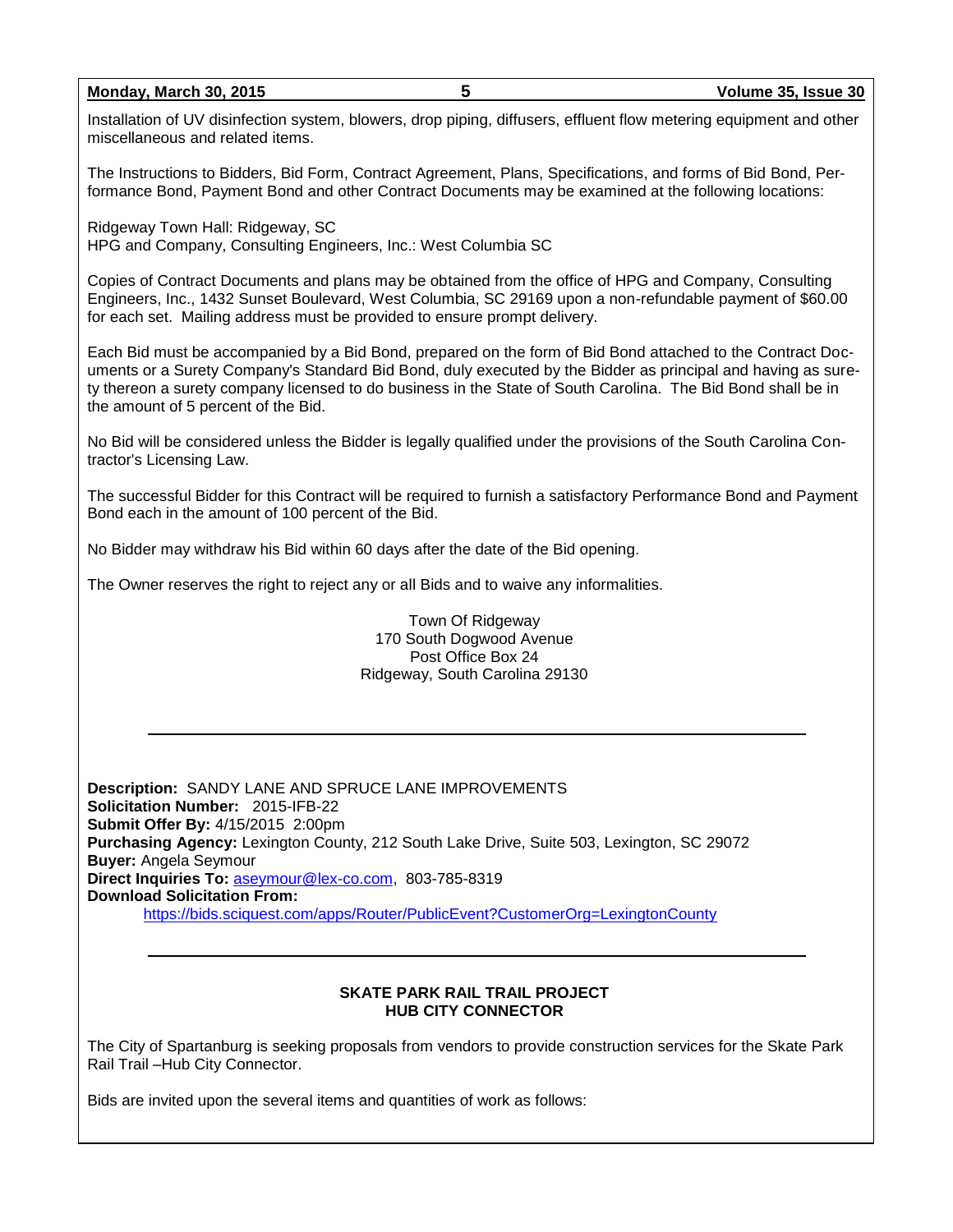**Monday, March 30, 2015 6 Volume 35, Issue 30**

Site clearing; construction of reinforced concrete retaining walls (45 c.y.); concrete ramps and stairs (142 c.y.); steel handrails (142 l.f.); landscaping and associated amenities.

Drawings and Specifications may be purchased from ARC. Construction Documents, including Drawings and Technical Specifications are on file and can be purchased at ARC located at 7092 Howard Street #K, Spartanburg, SC, 864-585-8388.

Contract documents may be examined at the offices of the Owner, (City of Spartanburg), or Associated General Contractors in Greenville, South Carolina and Charlotte, NC.

Technical questions regarding the scope of services should be directed to Tim Carter, Engineering Administrator, 864-596-2838 or by email at [tcarter@cityofspartanburg.org.](mailto:tcarter@cityofspartanburg.org) Questions regarding the bid or Minority and Women Business participation should be directed to Carmen Mays at 864-596-3449 or by email at [cmays@cityofspartanburg.org.](mailto:cmays@cityofspartanburg.org)

A non-mandatory pre-proposal conference will be held 4/14/2015 at 10:00am at the City of Spartanburg Procurement and Property Division Office, Lower Level, 145 W. Broad Street, Spartanburg, SC 29304.

Sealed Proposals shall be submitted to Carl Wright, Procurement and Property Manager, on or before 5/5/2015 at 3:00pm, City Hall, 145 W. Broad Street, at which time they will be publicly opened and read aloud in the Training Room, same location. Complete proposal package also available at [www.cityofspartanburg.org](http://www.cityofspartanburg.org/) by following the links for bid opportunities.

Proposals can be hand delivered or mailed to the following address:

City of Spartanburg PO Box 5107 145 W. Broad Street Spartanburg, SC. 29304 Attn: Procurement and Property Division

For further information and complete Proposal Package, please contact Carl Wright at the Procurement and Property office at 864-596-2049. The complete Proposal Package also is available on-line at: [http://www.cityofspartanburg.org/bid-opportunities.](http://www.cityofspartanburg.org/bid-opportunities) Click on Demandstar and select details.

#### **UPPER COUNTY WWTP PAVING PROJECT**

#### **BID NOTICE NUMBER: 2015-3282-3309-21**

The County of Dorchester, South Carolina is seeking sealed bids from qualified contractors to provide approximately 1700 SY of 175#/SY type C asphalt overlay; and approximately 425 SY of 75#/SY type C leveling overlay.

Location: 201 Johnston Street, St. George, South Carolina 29477

Closing Date/Time: 4/21/2015 at 4:00pm

Pre-Bid Conference/Site Visit: 4/14/2015 at 10:00am, Upper Dorchester County Treatment Plant, 125 Heatherwood Drive, St. George, South Carolina 29477

Bid Opening: Dorchester County Purchasing Department, 201 Johnston Street, St. George, SC 29477, S.G. Stephens, Jr., CPPO, Procurement Director.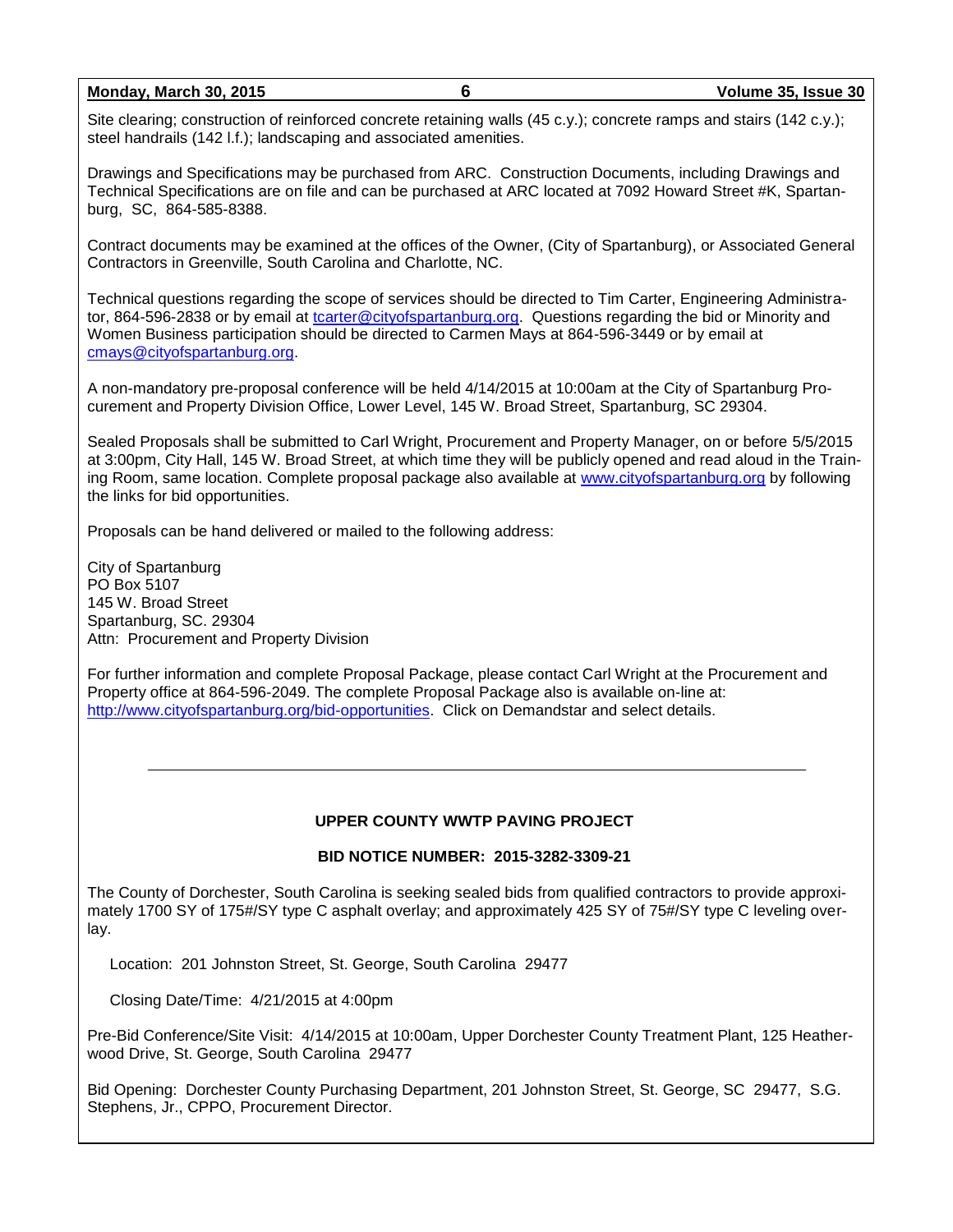| <b>Monday, March 30, 2015</b> |  |  |
|-------------------------------|--|--|
|                               |  |  |

Specifications/Construction Plans: Purchasing Department, phone 843-563-0142 or 832-0142

E-Mail: [sstephensjr@dorchestercounty.net](mailto:sstephensjr@dorchestercounty.net) Vendor Registration: [http://bids.dorchestercounty.net](http://bids.dorchestercounty.net/)

Vendors who have not registered are to go to the above website, register and then download the bid documents-Commodity Code 5100 Road Construction.

Project Contact: Kevin Fralix, Upper Waste Water Treatment Manager (Questions must be submitted on module)

Website: [www.dorchestercounty.net/Procurement.htm](http://www.dorchestercounty.net/Procurement.htm)

Deadline for written questions (on module) is 4/15/2015 at 5:00pm.

# **Consultant / Professional Services**

**Description:** REQUEST FOR QUALIFICATIONS FOR PUBLIC SAFETY SOFTWARE PROJECT **Delivery Point:** Aiken, SC **Submit Offer By:** 4/15/2015 3:00pm **Purchasing Agency:** City of Aiken, 135 Laurens St SW, PO Drawer 1177, Aiken SC 29801 **Buyer:** Stuart Bedenbaugh, 803-642-7654 [sbedenbaugh@cityofaikensc.gov](mailto:sbedenbaugh@cityofaikensc.gov) **Direct Inquiries To: Phil Kestin, [pkestin@cityofaikensc.gov](mailto:pkestin@cityofaikensc.gov) Download Solicitation From:** <https://www.cityofaikensc.gov/WebLink8/0/fol/189238/Row1.aspx>

**Description:** HEARING OFFICER **Solicitation Number:** 5400009084 **Submit Offer By:** 4/14/15 9:00am **Purchasing Agency:** SC State Housing Authority, 300-C Outlet Pointe Blvd., Columbia, SC 29210 **Buyer:** Reggie Bell **Email:** [Reggie.Bell@schousing.com](mailto:Reggie.Bell@schousing.com) **Phone:** 803-896-9068

<http://webprod.cio.sc.gov/SCSolicitationWeb/solicitationAttachment.do?solicitnumber=5400009084>



**Description:** PICK AND PLACE MACHINE **Solicitation Number:** 60008440 **Delivery Point:** Clemson, SC **Submit Offer By:** 4/9/15 11:00am **Purchasing Entity:** Clemson University, Procurement Services, Administrative Services Building, 108 Perimeter Rd., Clemson, SC 29634 **Direct Inquiries to Buyer:** April Pitts, 864- 656-1773, [apitts@clemson.edu](mailto:apitts@clemson.edu) **Download Solicitation From:** [www.clemson.edu/cfo/procurement/vendors](http://www.clemson.edu/cfo/procurement/vendors)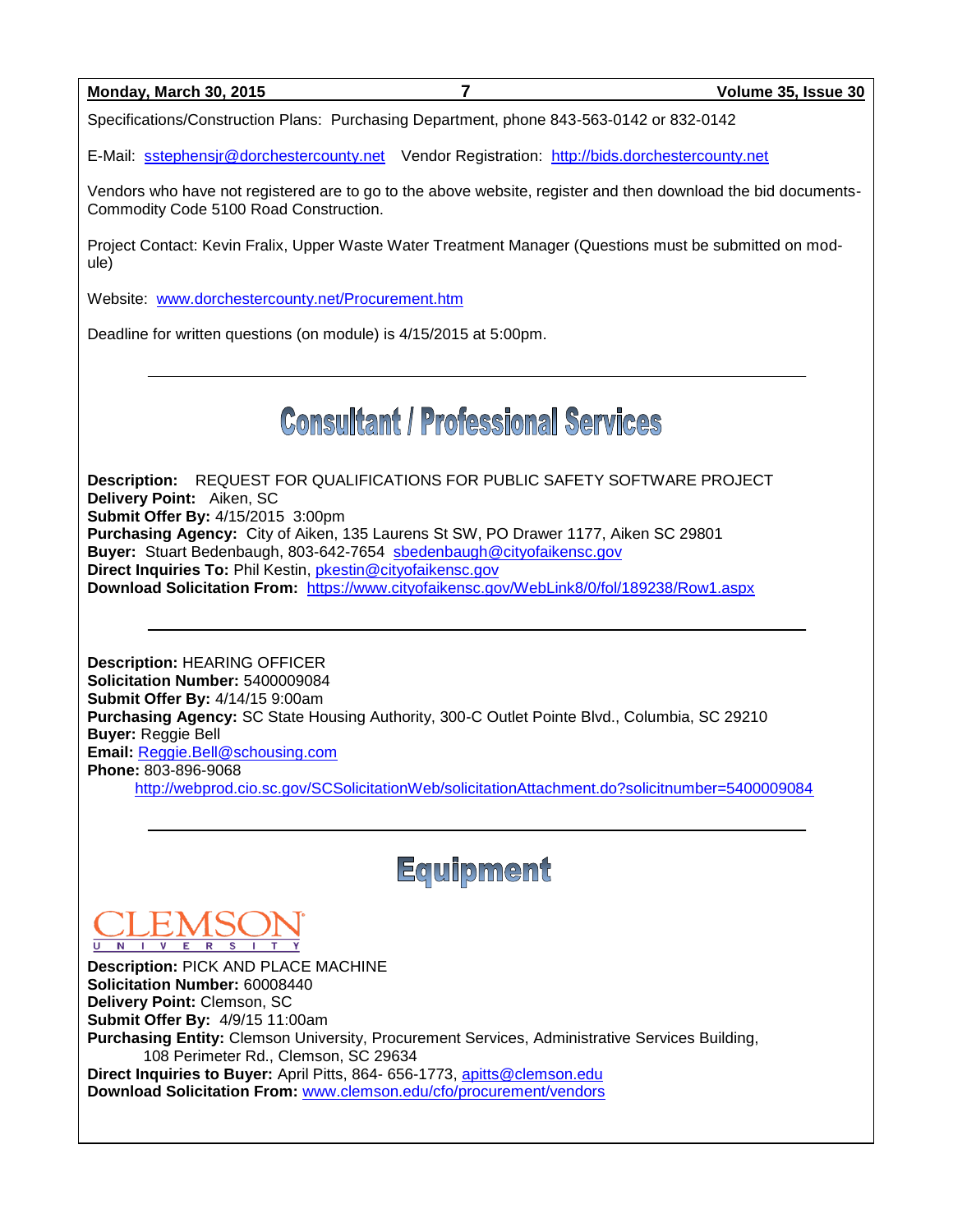**Monday, March 30, 2015 8 Volume 35, Issue 30**

## **Maintenance and Repair**

**Description:** FAÇADE RESTORATION FOR HEALTH SCIENCE BLDG **Solicitation Number:** OC-15-1415 **Delivery Point:** Orangeburg, SC **Site Visit:** Non-mandatory Contact James Bryant 803-535-1330 or [bryantj@octech.edu](mailto:bryantj@octech.edu) to make an appointment. **Submit Offer By:** April 14, 2015 5:00pm **Purchasing Agency:** Orangeburg-Calhoun Technical College, Purchasing Office, 3250 St. Matthews Rd., Orangeburg, SC 29118 **Direct Inquiries to Buyer:** Scarlet Geddings, Purchasing Officer, 803-535-1243, Fax 803-535-1388, [geddingss@octech.edu](mailto:geddingss@octech.edu)  $\_$  ,  $\_$  ,  $\_$  ,  $\_$  ,  $\_$  ,  $\_$  ,  $\_$  ,  $\_$  ,  $\_$  ,  $\_$  ,  $\_$  ,  $\_$  ,  $\_$  ,  $\_$  ,  $\_$  ,  $\_$  ,  $\_$  ,  $\_$  ,  $\_$  ,  $\_$  ,  $\_$  ,  $\_$  ,  $\_$  ,  $\_$  ,  $\_$  ,  $\_$  ,  $\_$  ,  $\_$  ,  $\_$  ,  $\_$  ,  $\_$  ,  $\_$  ,  $\_$  ,  $\_$  ,  $\_$  ,  $\_$  ,  $\_$  ,

**Description:** LEAPHART ELEMENTARY SCHOOL LANDSCAPE EMBANKMENT PLAN **Solicitation Number:** 2015-040 **Delivery Point:** 120 Piney Grove Rd., Columbia, SC **Submit Offer By:** April 13, 2015 2:00pm **Purchasing Agency:** School District 5 of Lexington / Richland Counties, 1020 Dutch Fork Rd., Irmo, SC 29063 **Buyer:** Bruce Shealy, Coordinator of Purchasing, 803-476-8148, [bgshealy@lexrich5.org](mailto:bgshealy@lexrich5.org) **Direct Inquiries to:** [D5Bids@Lexrich5.org](mailto:D5Bids@Lexrich5.org)

 $\_$  ,  $\_$  ,  $\_$  ,  $\_$  ,  $\_$  ,  $\_$  ,  $\_$  ,  $\_$  ,  $\_$  ,  $\_$  ,  $\_$  ,  $\_$  ,  $\_$  ,  $\_$  ,  $\_$  ,  $\_$  ,  $\_$  ,  $\_$  ,  $\_$  ,  $\_$  ,  $\_$  ,  $\_$  ,  $\_$  ,  $\_$  ,  $\_$  ,  $\_$  ,  $\_$  ,  $\_$  ,  $\_$  ,  $\_$  ,  $\_$  ,  $\_$  ,  $\_$  ,  $\_$  ,  $\_$  ,  $\_$  ,  $\_$  ,

**Description:** ATHLETIC FIELD RENOVATION FOR SPRING HILL AND CHAPIN HIGH SCHOOL **Solicitation Number:** 2015-041 **Delivery Point:** Chapin, SC 29036 **Submit Offer By:** April 13, 2015 2:00pm **Purchasing Agency:** School District 5 of Lexington / Richland Counties, 1020 Dutch Fork Rd., Irmo, SC 29063 **Buyer:** Bruce Shealy, Coordinator of Purchasing, 803-476-8148, [bgshealy@lexrich5.org](mailto:bgshealy@lexrich5.org) **Direct Inquiries to:** [D5Bids@Lexrich5.org](mailto:D5Bids@Lexrich5.org)

**Description:** SCREEN, RECOAT, AND REFINISH SEVEN (7) GYMNASIUM FLOORS AND FOUR (4) STAGES FOR CHESTER COUNTY SCHOOL DISTRICT IN CHESTER, SC **Solicitation Number:** 15-0430 **Delivery Point:** Facilities Maintenance Office **Site Visit:** 4/15/2015 10:00am meet at Facilities Maintenance Office **Submit Offer By:** 4/30/2015 10:00am Facilities Maintenance Office, 121 Columbia St., Chester, SC 29706 **Direct Inquiries To:** Bob Roddey, [rroddey@chester.k12.sc.us,](mailto:rroddey@chester.k12.sc.us) 803- 581-9338

**Description:** THE CHESTER COUNTY SCHOOL DISTRICT IS SEEKING QUALIFIED CONTRACTORS TO PERFORM LOCKER SERVICE/REPAIRS AT THE MIDDLE AND HIGH SCHOOLS IN OUR DISTRICT. **Solicitation Number:** 15-0429 **Delivery Point:** Facilities Maintenance Office **Submit Offer By:** 4/29/2015 at 3:00pm **Direct Inquiries To:** Bob Roddey, [rroddey@chester.k12.sc.us,](mailto:rroddey@chester.k12.sc.us) 803- 581-9338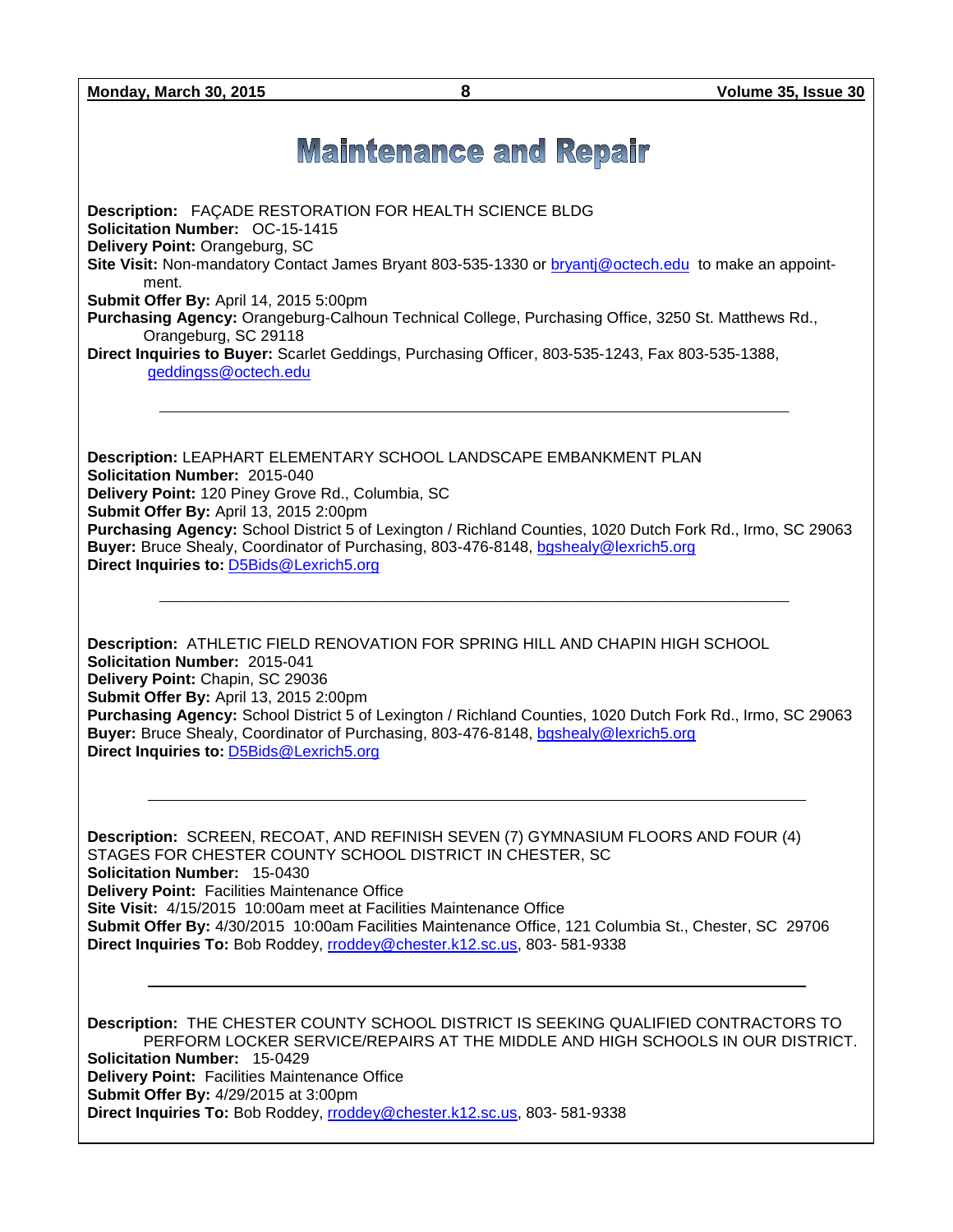#### **Monday, March 30, 2015 9 Volume 35, Issue 30**



#### **Invitations for Minor Construction Quotes**

SCBO Notes referred to in State Agency advertisements appearing in the Minor Construction Section of SCBO can be found at [Click Here.](http://www.mmo.sc.gov/PS/general/scbo/SCBO_Notes_060512.pdf) Please verify requirements for non-State agency advertisements by contacting the agency/owner.



#### **LONG DOCK REPAIRS**

The City of Charleston Department of Parks is soliciting bids from interested marine contractors for CP1512 C2 Alberta Long Dock Repairs. Bidders shall be qualified marine contractors or general contractors licensed by the State of South Carolina, and shall have at least five years of continuous experience in installing, repairing, and maintaining various floating dock systems. General scope of work includes repairs to two floating docks on a land-locked, tidal lake.

The base bid budget range is \$35,000 to \$50,000.

Scope of Work documents will be available after 11:00am on 4/8/2015 from A&E Digital Printing at 517 King Street, Charleston SC 29403 at the contractor's expense.

A mandatory pre-bid meeting will be held on site at 11:00am on 4/15/2015 at 14 Lockwood Boulevard. Bids will be due at 11:00am on 4/29/2015 at 823 Meeting Street, Charleston SC 29403. A public bid opening will also commence at that same time and location.

Interested parties should contact Chris Moore, PE of JGT & Associates, at 843-884-6415, or [cmoore@jgtinc.com.](mailto:cmoore@jgtinc.com)



**Description:** REPLACEMENT OF 2 ROOF-TOP HEAT PUMPS: ONE EXISTING 4 (FOUR) TON TRANE MODEL ROOF-TOP PACKAGED UNIT WITH NEW HIGH EFFICIENCY 410A HVAC 4 (FOUR) TON ROOF-TOP PACKAGED HEAT PUMP SYSTEM. ONE EXISTING 3 (THREE) TON TRANE MODEL ROOF-TOP PACKAGED HEAT PUMP WITH NEW HIGH EFFICIENCY 410A 3 (THREE) TON PACKAGED HEAT PUMP SYSTEM. BASIS OF DESIGN: TRANE PRECEDENT ACCEPTABLE UNITS: TRANE OR CARRIER

**Solicitation Number:** 3001

**Delivery Point:** 747 Robert Smalls Parkway, Beaufort, SC 29906

**Site Visit:** Prior to submitting bid, obtain bid package from buyer, then contact Mark Houseman for Appointment at 843-522-1010.

**Submit Offer By:** 4/9/2015 8:30

**Purchasing Agency:** SC Vocational Rehabilitation, 1410 Boston Ave., W .Columbia SC 29170 **Buyer:** For Bid Package: Michael Cupp 803-896-6521 / [mcupp@scvrd.state.sc.us](mailto:mcupp@scvrd.state.sc.us)

**Direct Inquiries To:** Direct technical inquiries to Mark Spires 803-896-6034, [mspires@scvrd.state.sc.us](mailto:mspires@scvrd.state.sc.us)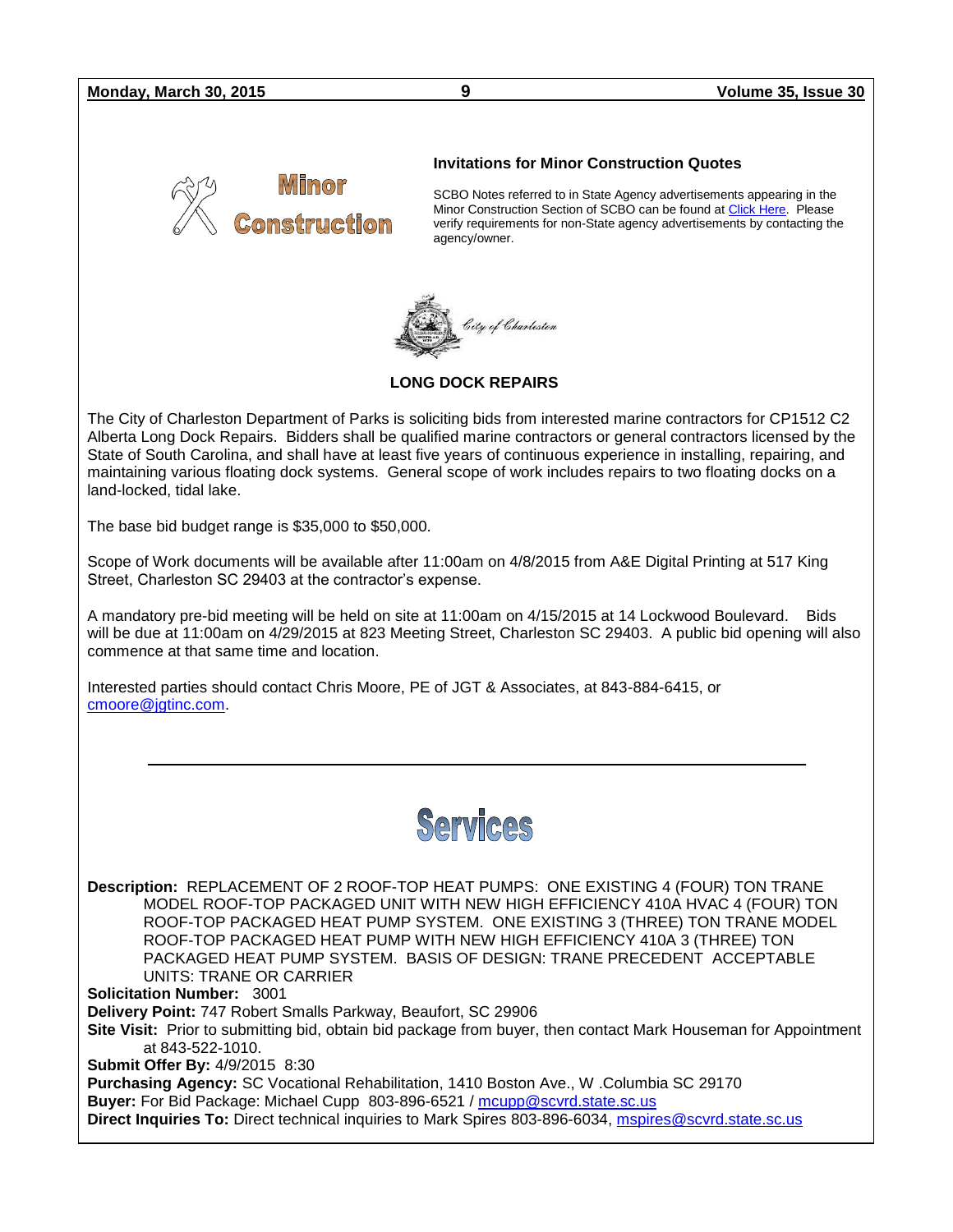**Description:** Forestry Consulting Services for Proposed Timber Sales at the Mid-Carolina Commerce Park, SC Highway 773, Prosperity, SC **Solicitation Number:** 2015-10 **Delivery Point:** Newberry County SC **Submit Offer By:** 4/15/2015 3:00pm **Purchasing Agency:** Newberry County, PO Box 156, Newberry SC **Buyer:** Crystal Waldrop, CPPB **Direct Inquiries To:** 803-321-2100 / [cwaldrop@newberrycounty.net](mailto:cwaldrop@newberrycounty.net) **Download Solicitation From:** [www.newberrycounty.net/purchasing](http://www.newberrycounty.net/purchasing)

**Description:** FURNISH AND INSTALL SOUND MASKING SYSTEM **Solicitation Number:** USC-RFQ-2790-MR **Delivery Point:** Columbia, SC **Submit Offer By:** 4/9/2015 11:00am **Purchasing Agency:** University of South Carolina **Buyer:** Michelle Robinson, CPPB, 803-777-5253 / [marobins@mailbox.sc.edu](mailto:marobins@mailbox.sc.edu)  **Download Solicitation From:** [http://purchasing.sc.edu](http://purchasing.sc.edu/)

**Description:** DEBRIS REMOVAL AND DISPOSAL SERVICE **Solicitation Number:** 2015-019 **Submit Offer By:** 4/28/2015 2:00pm **Purchasing Agency:** Charleston County Park and Recreation Commission **Buyer:** Lanna Wright, CPPB **Direct Inquiries To:** [prcprocurement@ccprc.com](mailto:prcprocurement@ccprc.com) **Download Solicitation From:** [www.ccprc.com](http://www.ccprc.com/)

**Description:** GROUNDS MAINTENANCE SERVICES FOR KERSHAW COUNTY SCHOOL DISTRICT **Solicitation Number:** IFB 1415-001 **Delivery Point:** Camden, SC 29020 **Pre-Bid Conf.:** Mandatory**,** bid packets will only be available at the mandatory pre-bid meeting. **Date/Place:** April 22, 2015 & KCSD District Office, 2029 West DeKalb Street, Camden, SC 29020 **Note:** Contact buyer for Pre-bid time **Submit Offer By:** May 6, 2015 & 10:00am **Purchasing Agency:** Kershaw County School District, Administration Office, 2029 W. Dekalb St., Camden, SC 29020

Direct Inquiries to Buyer: Ed Estridge, 803-432-8416, Ext. 1262, [Edwin.estridge@kcsdschools.net](mailto:Edwin.estridge@kcsdschools.net)

**Description:** PROVIDING SUMMER FOOD PROGRAM SERVICES FOR 2015 SPARTANBURG COUNTY PARKS

**Solicitation Number:** 40-15

**Delivery Point:** Spartanburg County, SC

**Submit Offer By:** April 30, 2015 3:00pm

**Purchasing Agency:** Spartanburg County Purchasing Department, 366 North Church Street, Spartanburg, SC 29303

**Direct Inquiries to Buyer:** Lisa Coleman, Procurement Director [lcoleman@spartanburgcounty.org](mailto:lcoleman@spartanburgcounty.org) **Download Solicitation From:** [www.spartanburgcounty.org](http://www.spartanburgcounty.org/) Under Online Services, "Bids and Contracts"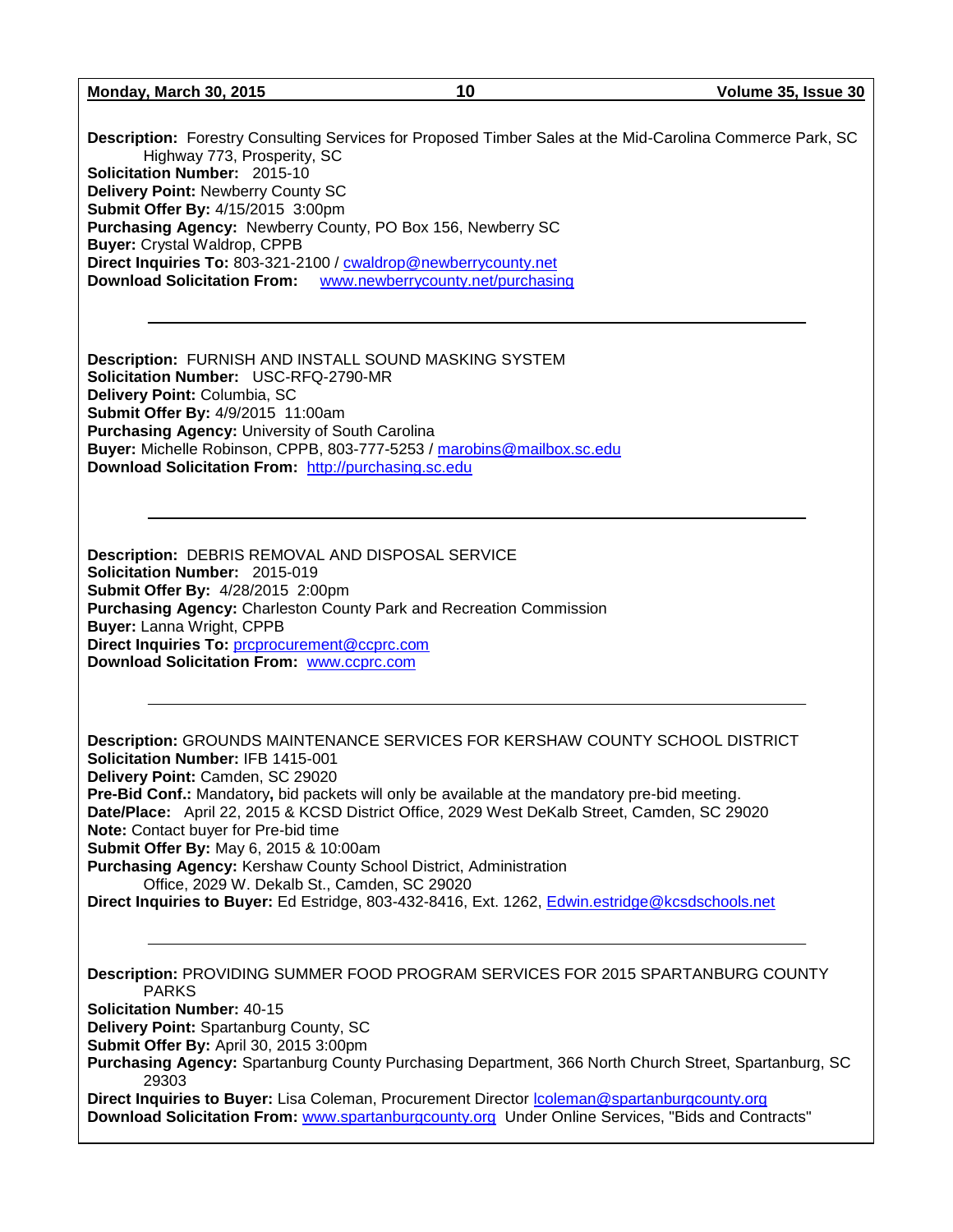#### **REQUEST FOR LEASE PROPOSALS**

#### **OFFICE SPACE IN CHARLESTON COUNTY FOR SEA GRANT CONSORTIUM**

The State of South Carolina is seeking office space in Charleston County on behalf of Sea Grant Consortium. Information about this bid can be found at [www.gs.sc.gov/sb-ps/leasing/LS-solicitations.phtm.](http://www.gs.sc.gov/sb-ps/leasing/LS-solicitations.phtm) Please direct your responses and inquiries in writing to Cynthia Young, 1200 Senate Street, Suite 460, Columbia, SC 29201, Fax 803-734-0592, or [cyoung@gs.sc.gov.](mailto:cyoung@gs.sc.gov)

All proposals must be received in the Real Property Services Office on or before 4:00pm on 4/24/2015.

#### **GRAPHIC DESIGN LAYOUTS FOR BILLBOARDS, POSTERS & ADS**

The Santee-Lynches Workforce Investment Area (SLWIA) is accepting bids from qualified and responsible companies/vendors for "Graphic Design (Artwork) Layouts" to be used for Billboards, Posters & Ads. These items will be used to help promote Services provided at the SC Works Centers in the Santee-Lynches Region serving Clarendon, Kershaw, Lee and Sumter counties.

You may request a copy of the Bid Package by emailing [dthames@slcog.org.](mailto:dthames@slcog.org)

Bids may be returned by mail to Santee-Lynches Regional Council of Governments, Workforce Division, PO Box 1837, Sumter, SC 29151 or hand delivered to 31 E. Calhoun Street, Sumter, SC 29150 or via email to [dthames@slcog.org.](mailto:dthames@slcog.org) (Envelopes and/or Subject line: Graphic Design Layouts Bid enclosed). Bids are due by 3:00pm on 3/30/2015. (Late bids will not be accepted).

#### **REQUEST FOR BIDS – RADIO ADVERTISEMENT OF SC WORKS SERVICES**

The Santee Lynches Workforce Investment Act area (SLWIA) is accepting bids from qualified and responsible communications companies for radio advertisement/air space. The advertisement/air space will be used for the promotion of all SC Works Services and/or outreach events to reach targeted audiences. The advertisement will need to be played on radio stations that service Clarendon, Kershaw, Lee, and Sumter counties.

You may request a copy of the Bid Package by emailing gbelton@slcog.org. Bids may be returned by hand delivery to 31 E. Calhoun Street, Sumter, SC 20150 or via email to [qbelton@slcog.org](mailto:qbelton@slcog.org) (envelopes and/or Subject line: Communications Advertisement Bid enclosed). Bids are due by 11:00am on 4/30/2015. (Late bids will not be accepted).

#### **SOLID WASTE REMOVAL**

Chester County School District is soliciting proposals for Solid Waste Removal Service for our district. This service will include 14 locations and will be a three year contract. If you are interested please contact Bob Roddey via email at [rroddey@chester.k12.sc.us](mailto:rroddey@chester.k12.sc.us) or call 803-581-9338 for copy of RFP.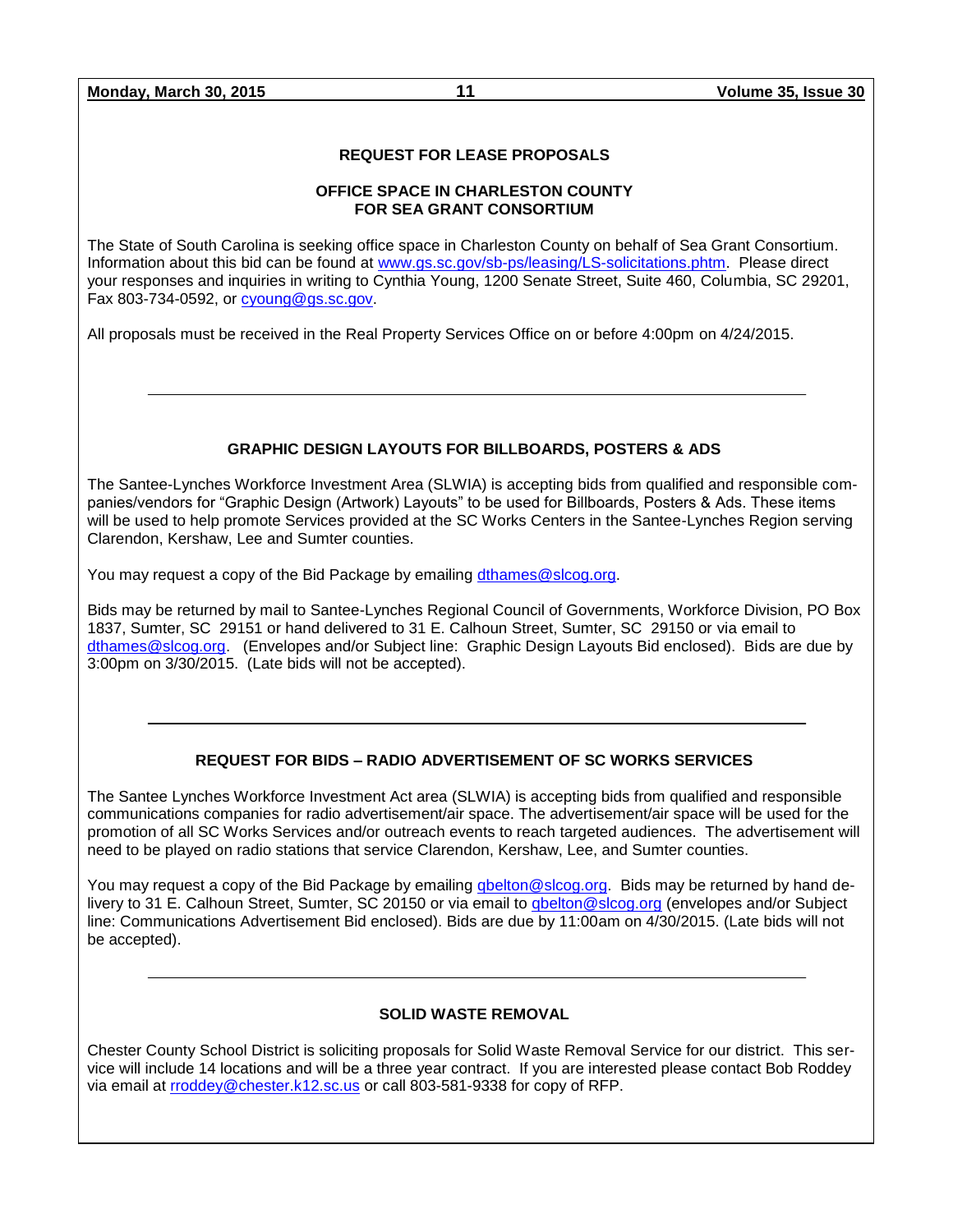#### **PAINTING CONTRACTOR**

Chester County School District is soliciting proposals for Painting Contractor Service to include all materials and labor to paint facilities as determined by the Director of Mainteance. Bid is to be based per sq. ft. of building floor space. Estimated amount of floor space is 50,000 sq. ft., but may vary as to time and space availability.

A copy of the RFP can be obtained by contacting Bob Roddey via email, [rroddey@chester.k12.sc.us](mailto:rroddey@chester.k12.sc.us) or call 803- 581-9338.

#### **PEST MANAGEMENT**

Chester County School District is soliciting proposals for Pest Management Program. Contact Bob Roddey via email, [rroddey@chester.k12.sc.us](mailto:rroddey@chester.k12.sc.us) or call 803-581-9338.

#### **LANDSCAPE INSTALLATION & MAINTENANCE SERVICE AT THE PEACE CENTER**

#### **IFB NO. 15-3486**

The City of Greenville is requesting sealed bids from qualified contractors for Landscape Installation and Maintenance Service at The Peace Center located at 101 West Broad Street, Greenville SC 29601. The project has two (2) separate scopes, one for Plant Installation and one for Landscape Maintenance Service. Contractors may bid on either scope or both. The City will award the contract based on award criteria stated in the bid.

The scope of service for the Plant Installation consist of, but is not limited to installing plants at lover level of the Peace Center, providing all materials as indicated on the Planting Design drawings, etc.. The scope of services for the Maintenance consists of, but is not limited to maintenance of trees, shrubs, planting areas, mowing, edging weed control, aeration, over-seeding, fertilization, liming, installation and maintenance of flowers, mulching, pruning, etc. The contractor must maintain a current SC Commercial Pesticide Applicator's License.

Bid packet containing scope, specifications, drawings, map, terms and conditions, bid form, etc., may be obtained from the City of Greenville, Purchasing Division, 7th Floor, City Hall, 206 South Main Street, Greenville, South Carolina or online at [http://www.greenvillesc.gov/OMB/BidsRfps.aspx.](http://www.greenvillesc.gov/OMB/BidsRfps.aspx) Contact Linda Mayes at 864-467- 4546; e-mail: [lmayes@greenvillesc.gov](mailto:lmayes@greenvillesc.gov)

SEALED BIDS will be received in the City of Greenville's Purchasing Division, 7th floor, City Hall, 206 South Main Street, Greenville, South Carolina until 2:00pm on 4/14/2015, and promptly thereafter; all sealed bids that have been duly received will be publicly opened and read aloud.

#### **HEALTH SCREENINGS**

Saluda County is requesting proposals from qualified vendors to perform annual health screening physicals for firefighters.

Interested vendors will be required to submit an original and three copies of their proposal along with a "Mandatory Information Form" at the following physical address no later than 12:00PM, 4/15/2015. Proposal packages can be obtained from the contact information below. Additionally, interested vendors will have an opportunity at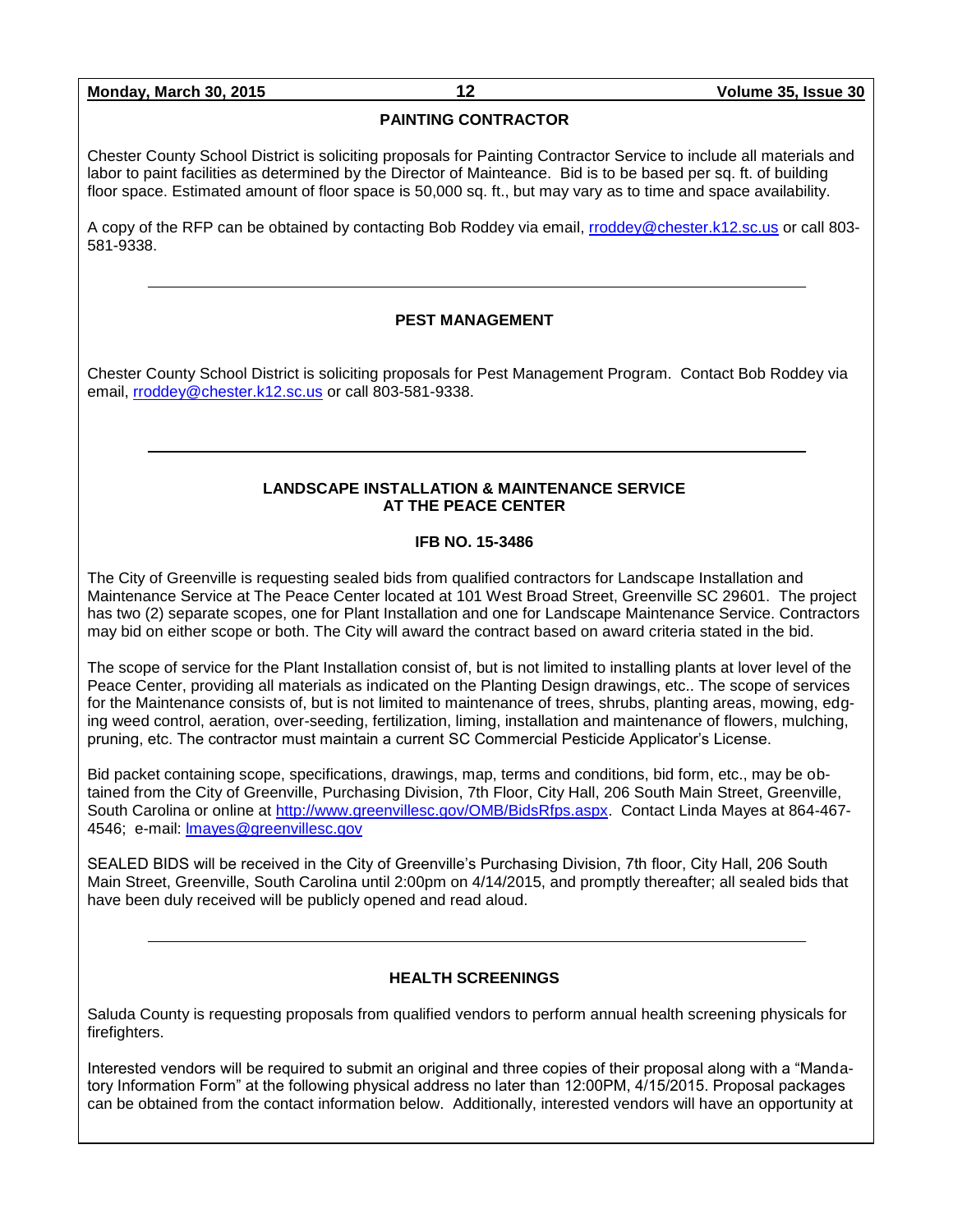6:30pm on 4/15/2015 to present their proposals to the Saluda County Fire Board, upon request. Requests to do so should be made to the following no later than 3:00pm 4/13/2015:

Joshua Morton Saluda County Fire Service 111 Law Enforcement Drive Saluda, South Carolina 29138 Phone: 864-445-2529 ext. 2 Fax: 864-445-3913 E-mail: [j.morton@saludacounty.sc.gov](mailto:j.morton@saludacounty.sc.gov) Web-site: [www.SaludaCounty.SC.Gov](http://www.saludacounty.sc.gov/) 

This request for proposal does not commit Saluda County to award a contract or to procure or contract for the services. Saluda County reserves the right to reject, in whole or in part, any and all proposals, to negotiate with any or all responsible and responsive offerors, and in its sole discretion, to determine the responsiveness of the proposals. Proposals which do not meet the mandatory requirements, will be considered non-compliant and rejected if it is in the best interest of the county to do so.

#### **RADIO CONSOLES**

Saluda County is requesting proposals from qualified vendors for replacement of Saluda County Dispatch's radio consoles.

Interested vendors will be required to submit an original and three copies of their proposal along with a "Mandatory Information Form" at the following physical address no later than 3:00pm, 4/16/2015. Proposal packages may be obtained from the following addresses:

Regina Turner Finance Specialist/Purchasing Agent 400 West Highland Street Saluda, South Carolina 29138 Fax: 864-445-9405 E-mail:r.turner@saludacounty.sc.gov Web-site: [www.SaludaCounty.SC.Gov](http://www.saludacounty.sc.gov/)

This request for proposal does not commit Saluda County to award a contract or to procure or contract for the services. Saluda County reserves the right to reject, in whole or in part, any and all proposals, to negotiate with any or all responsible and responsive offerors, and in its sole discretion, to determine the responsiveness of the proposals. Proposals which do not meet the mandatory requirements, will be considered non-compliant and rejected if it is in the best interest of the county to do so.

#### **PARKING GARAGE PAINTING**

**PROPOSAL NO: 1415-04-21-01**

The City of Spartanburg is seeking proposal from vendors to provide construction services for the Painting of Dunbar Street, Kennedy Street and Magnolia Street garages. All work to comply with the specifications developed by the city to provide quality workmanship.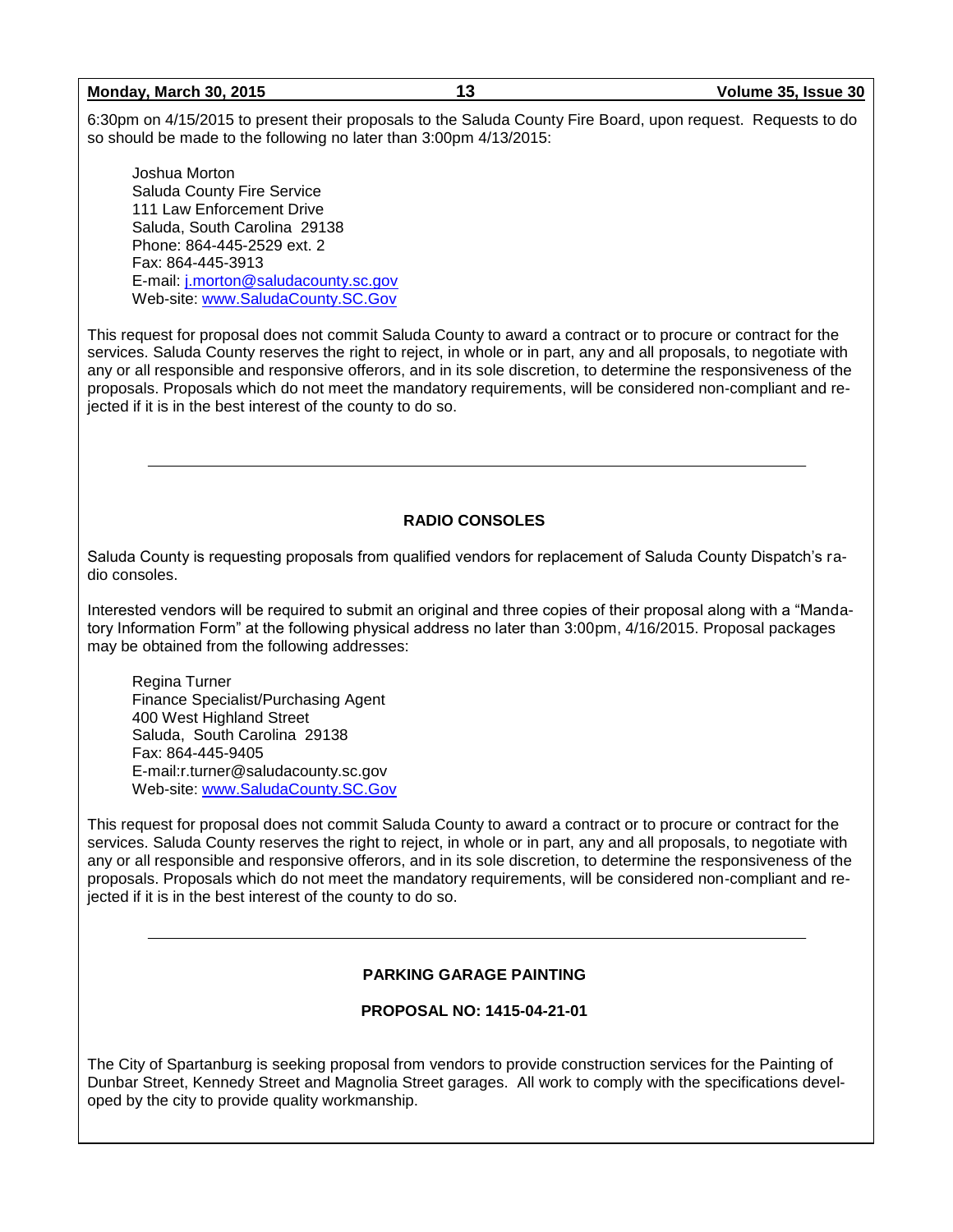Each bid must be accompanied by a Bid Bond or Cashier's Check payable to the Owner for five (5) percent of the total amount of the bid. There will be a pre-bid conference held on 4/7/2015, at 10:00am in the City Hall Training Room, lower level, 145 West Broad Street.

Email all of your technical questions to: [tmcabee@cityofspartanburg.org](mailto:tmcabee@cityofspartanburg.org)

Sealed Proposals shall be submitted to Carl Wright, Procurement and Property Manager on or before 4/14/2015 no later than 3:00pm, City Hall, 145 West Broad Street, at which time they will be publicly opened and read aloud in the Training Room, same location.

Proposals can be hand delivered or mailed to the following address:

City of Spartanburg P.O. Box 5107 145 W. Broad Street Spartanburg, SC. 29304 Attn: Procurement and Property Division

For further information and complete Proposal Package, please contact the Procurement and Property office at (864) 596-2049. Complete proposal package also available at [www.cityofspartanburg.org](http://www.cityofspartanburg.org/) by following the links for Invitations for bids. The following Proposal Number Must be placed on the outer envelope in order for the bid to be Stamped in as accepted on time: Proposal No: 1415-04-21-01.

## Supplies

**Description:** MINI BLINDS **Solicitation Number:** Q3041-JR-4/19/2015 **Delivery Point:** The Citadel, Military College of SC, **Submit Offer By:** 4/19/2015 3:00pm **Purchasing Agency:** The Citadel **Buyer:** Jalorie Robinson, 843-953-5279 **Download Solicitation From:** <http://www.citadel.edu/root/procurement-vendors/solicitations>

**Description:** FURNISH AND DELIVER MULTI-FUNCTION DIGITAL METERS TO THE MEDICAL UNIVERSITY OF SOUTH CAROLINA **Solicitation Number:** IFB4926-4/7/15-9489-I **Submit Offer By:** 4/7/2015 2:00pm **Purchasing Agency:** Medical University of SC, 19 Hagood Ave., Ste. 408, Charleston, SC 29425 **Buyer:** Debra Cannon, 843-792-8965, [cannonda@musc.edu](mailto:cannonda@musc.edu) **Download Solicitation From:** [http://academicdepartments.musc.edu/vpfa/finance/purchasingap/solicit](http://academicdepartments.musc.edu/vpfa/finance/purchasingap/solicit-awards/bids.htm)[awards/bids.htm](http://academicdepartments.musc.edu/vpfa/finance/purchasingap/solicit-awards/bids.htm)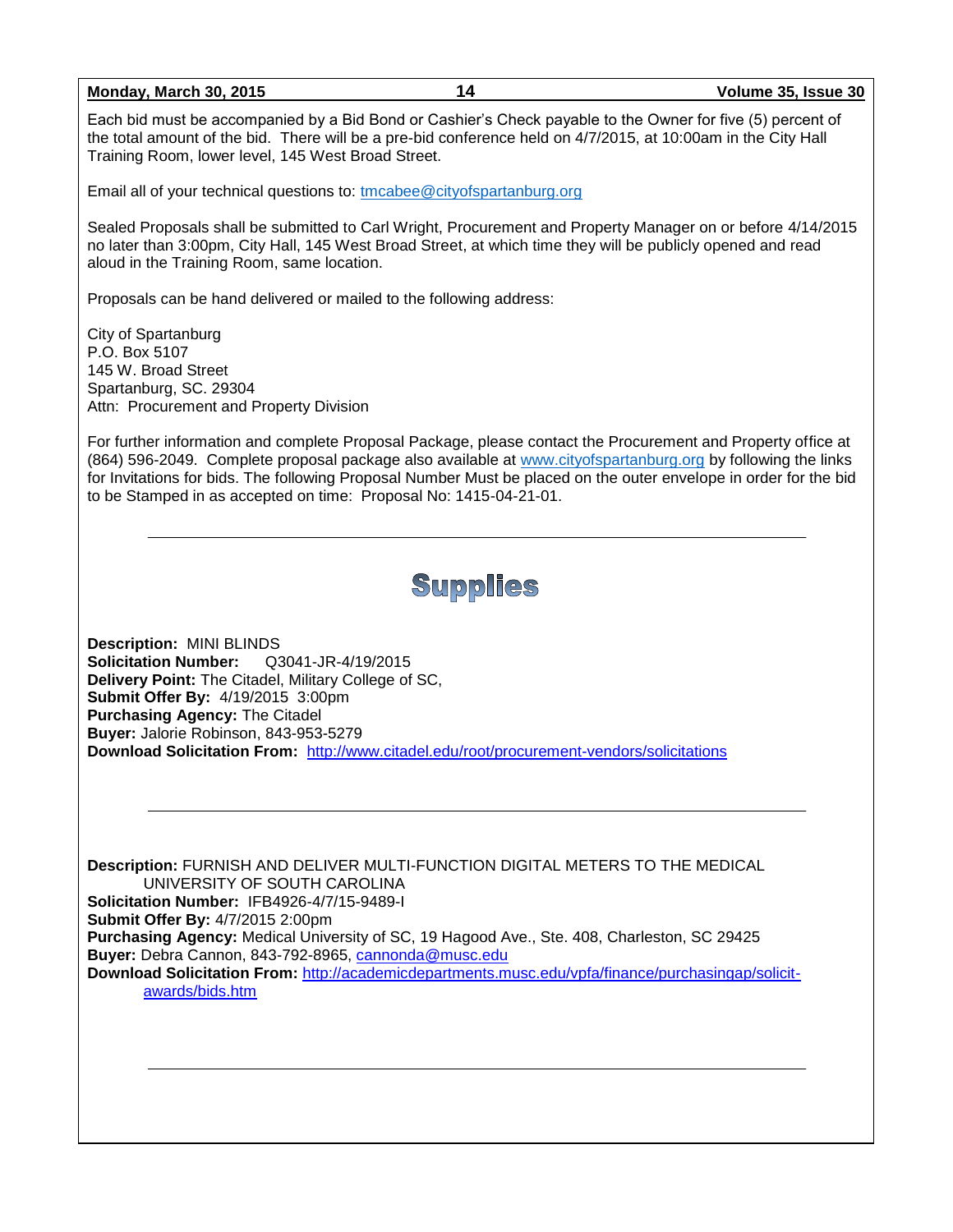

**Description:** REAL PROPERTY LOCATED AT 37 TINDAL AVENUE, GREENVILLE, S.C. **Solicitation Number:** 115-37-6-1 **Delivery Point:** Greenville, South Carolina **Submit Offer By:** 6/1/2015 4:00pm **Purchasing Agency:** The School District of Greenville County, 2 Space Drive, Taylors, South Carolina 29687 **Buyer:** Patricia J. Phillips, 864-355-1279 / [pphillip@greenville.k12.sc.us](mailto:pphillip@greenville.k12.sc.us) **Direct Inquiries To:** Tonya A. Stroud, 864-355-1281 / [tstroud@greenville.k12.sc.us](mailto:tstroud@greenville.k12.sc.us) **Download Solicitation From:** <http://www.greenville.k12.sc.us/Departments/procure.asp>

#### **TIMBER**

Sealed lump sum bids will be accepted until 10:00am on 4/6/2015 by the County of Abbeville for the sale of approximately: 60 acres to be harvested by clear cutting the entire stand of timber, consisting of approximately 4,464 total tons of (90%) pine pulpwood and (10%) chip-n-saw. Color aerial photos of the sale area and additional information may be obtained at [http://www.state.sc.us/forest/bsales.htm.](http://www.state.sc.us/forest/bsales.htm)

Sealed per lump sum bids will be accepted until 11am on 4/17/2015 by the South Carolina Forestry Commission for the sale of approximately: 102 acres of timber to be harvested by clearcutting and removing approximately 7525 total tons of pine pulpwood, chip-n-saw, and saw timber and 1272 total tons of hardwood pulpwood and fuel wood. This is primarily a pulpwood / chip-n-saw sale with approximately 70 % of the wood coming from these product classes. Additional information can be obtained at<http://www.trees.sc.gov/bsales.htm>

#### **OFFICE BUILDING / LAND**

The State of South Carolina will accept sealed bids for the sale of 1.03± acres and an 8,340 SF office building located at 205 East Dekalb Street, Camden, SC until 3:00pm, 4/6/2015. Contact the Budget and Control Board at 803-737-4636 or download Invitation to Bid at: [www.gs.sc.gov/bids.](http://www.gs.sc.gov/bids)

#### **SURPLUS ITEMS**

ReWa, 561 Mauldin Road Greenville, SC, 29607 is selling surplus items including Browns Tree Cutter, 1- Fiatallis Loader beginning 03/20/15 at 5:30pm. The auction for these items will run until 4/4/15 with the first item's auction ending at 5:45.

The sale is being conducted through GovDeals, [www.govdeals.com,](http://www.govdeals.com/) an online auction service for government surplus. Interested bidders can register free at [http://www.govdeals.com/eas/BiddersAgreement.cfm.](http://www.govdeals.com/eas/BiddersAgreement.cfm) All terms and conditions of the offer and sale are available at [www.govdeals.com.](http://www.govdeals.com/) Bids will only be accepted through the web site.

Direct Inquiries to Stephanie Selman, 864-299-4000, Ext. 274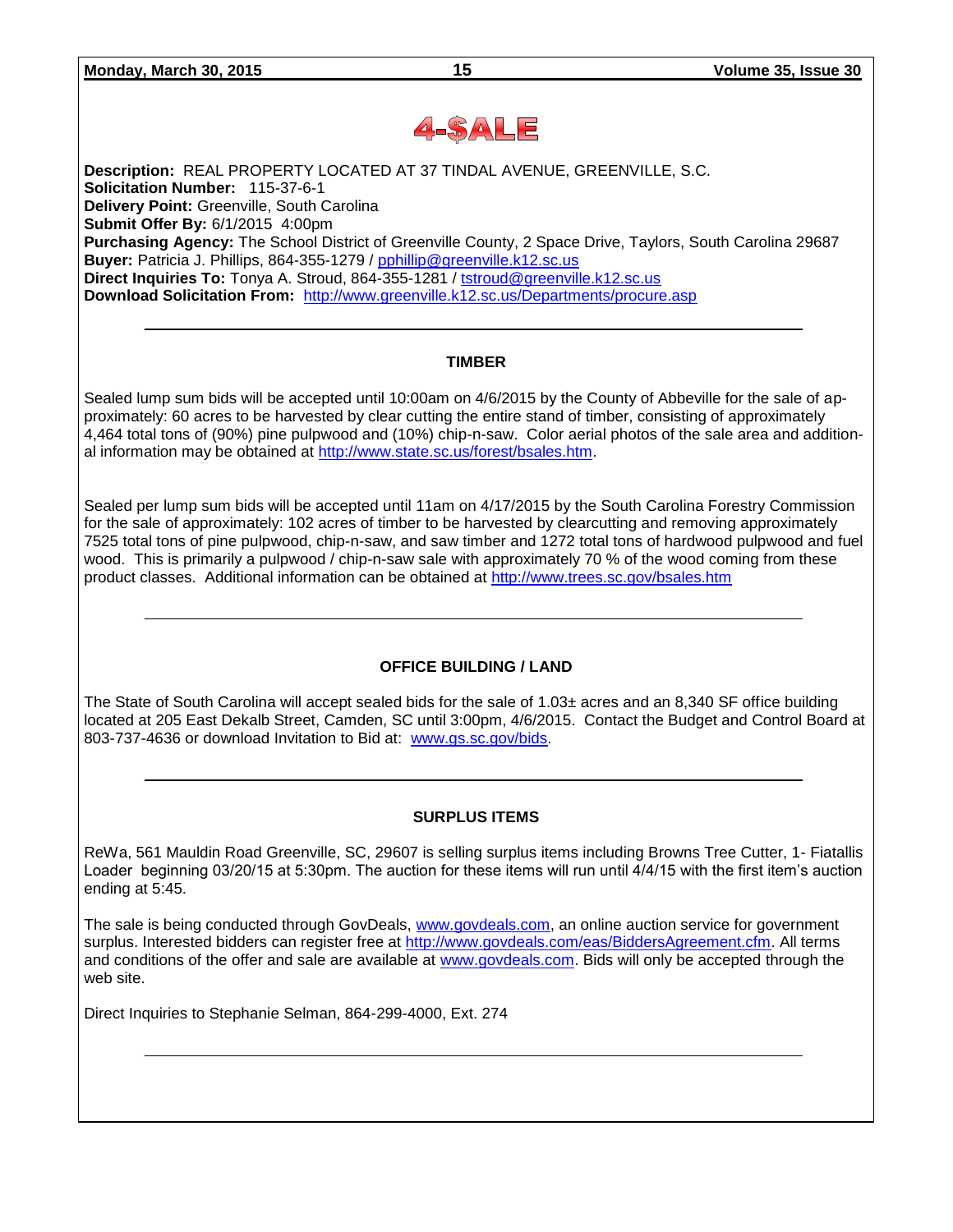# NOTICES

#### **VENDORS, DON'T NEGLECT TO CHECK THE STATE'S FIXED PRICE BIDS**

If authorized by the original solicitation, the State may use "competitive fixed price bidding" to create procurements with an open response date. These fixed price bids are advertised in SCBO once, but the solicitation may provide for bids to be accepted continuously or periodically during the contract term. The links below take you to a listing of all open solicitations conducted by the central purchasing office using the competitive fixed pricing bidding rules.

> Fixed Price Bids - [Information Technology](http://www.mmo.sc.gov/PS/vendor/PS-vendor-fixed-price-bids-it.phtm) (Open Response Date) Fixed Price Bids - [Supplies & Services](http://www.mmo.sc.gov/PS/vendor/PS-vendor-fixed-price-bids-ss.phtm) (Open Response Date)

> > **INSPECTOR GENERAL'S FRAUD HOTLINE** (State Agency fraud only)

1-855-723-7283 / [http://oig.sc.gov](http://oig.sc.gov/)

#### **COMMENTS?**

State Procurement Office Information Technology Management Office State Engineer's Office Office of Audit & Certification Office of Program Support

The Division of Procurement Services encourages you to make your comments via the following methods: Customer Comment System:<http://www.mmo.sc.gov/PS/ccs/MMO-ccs-index.phtm> Telephone 803-737-0600

#### **SC DEPT. OF TRANSPORTATION QUALIFIED PRODUCTS LISTS & POLICIES**

The South Carolina Department of Transportation (SCDOT) maintains Qualified Products Lists (QPL) for a variety of pre-qualified materials that may be used on construction & maintenance projects as specified in the project proposal. If a QPL is referenced, only the pre-qualified products may be used.

The Qualified Products Policies (QPP) provide information to the manufacturer of the material to assist them in obtaining pre-qualified status. Each QPL & QPP indicates when the last revision occurred & a contact name in the event assistance is required.

For information about the QPL lists & the policy & procedures governing the testing & approval of those products, please visit the Materials & Research page at [http://www.scdot.org/doing/rm\\_lab.asp.](http://www.scdot.org/doing/rm_lab.asp) This site allows access to the contents of the various lists & also access to the published policy by selecting the date listed under the Policy or the List categories.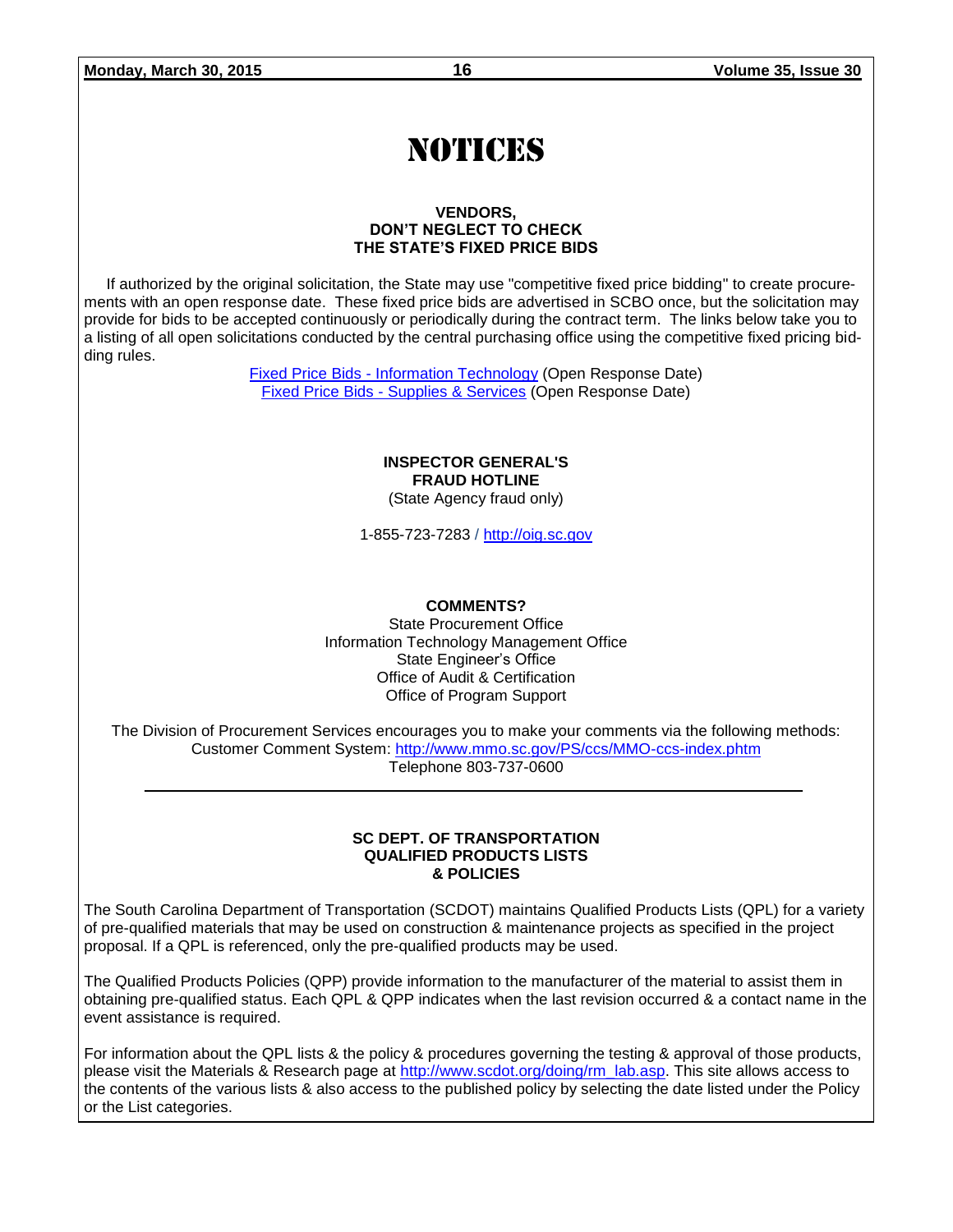### **Cooperative Purchasing Notices**

#### **NOTICE OF INTENTION TO JOIN A MULTI-STATE COOPERATIVE PROCUREMENT FOR AFTERMARKET AUTOMOTIVE PARTS**

This is public notice that the State of South Carolina, Materials Management Office, proposes joining with the State of California, Department of General Services, Procurement Division (DGS-PD) to establish a comprehensive, statewide, multiple award contract(s) with a qualified vendor(s) to provide Aftermarket Automotive Parts. The State of California, as lead state on behalf of the Western States Contracting Alliance (WSCA), will issue a Request for Proposal (RFP), for the purpose of establishing multiple award contracts to be used by the State of California, California Eligible Contract Users, Participating States & their eligible entities that have signed a Participating Addendum. Additional States may join at a later time by signing a Participating Agreement. The resultant contracts will have an initial term of three (3) years with options to extend the contract(s) for a maximum contract period of five (5) years.

The solicitation may be viewed at: [https://www.bidsync.com/bidsync-app](https://www.bidsync.com/bidsync-app-web/vendor/links/BidDetail.xhtml?bidid=1975666&roundId=null)[web/vendor/links/BidDetail.xhtml?bidid=1975666&roundId=null](https://www.bidsync.com/bidsync-app-web/vendor/links/BidDetail.xhtml?bidid=1975666&roundId=null) 

Lead State: State of California - Department of General Services, Procurement Division Request for Proposal Number: RFP DGS-1304-017 Closing Date & Time: 04/20/2015 - 8:00pm Eastern Standard Time Participating states (currently total 10): Alaska, Arkansas, Hawaii, Montana, Nevada, North Dakota, Rhodes Island, South Dakota, Utah, and Vermont

Contracts will be established with authorized vendors only.

The contact for this Request for Proposal is Cynthia Okoroike, Procurement Division, Department of General Services 707 Third Street, 2nd Floor, MS 2-202, West Sacramento, CA 95605 Email: [cynthia.okoroike@dgs.ca.gov](mailto:cynthia.okoroike@dgs.ca.gov)

If you would like to discuss South Carolina's participation in this cooperative procurement with the State of California, please email Kimber Craig at [KCraig@mmo.sc.gov.](mailto:KCraig@mmo.sc.gov)

### **Helpful SCBO Links**

To sign up for an RSS feed for SCBO: [http://procurement.sc.gov/PS/general/scbo/scbo](http://procurement.sc.gov/PS/general/scbo/scbo-rss.php)[rss.php.](http://procurement.sc.gov/PS/general/scbo/scbo-rss.php).

For information about SCBO: [http://procurement.sc.gov/PS/general/scbo/PS-scbo](http://procurement.sc.gov/PS/general/scbo/PS-scbo-index.phtm)[index.phtm](http://procurement.sc.gov/PS/general/scbo/PS-scbo-index.phtm)

For links to purchasing website across South Carolina: [http://www.mmo.sc.gov/PS/vendor/PS-vendor](http://www.mmo.sc.gov/PS/vendor/PS-vendor-other-sol.phtm)[other-sol.phtm](http://www.mmo.sc.gov/PS/vendor/PS-vendor-other-sol.phtm)

For vendor information: [http://procurement.sc.gov/PS/vendor/PS-vendor](http://procurement.sc.gov/PS/vendor/PS-vendor-new.phtm)[new.phtm](http://procurement.sc.gov/PS/vendor/PS-vendor-new.phtm)

For vendor registration: [http://procurement.sc.gov/PS/vendor/PS-vendor](http://procurement.sc.gov/PS/vendor/PS-vendor-registration.phtm)[registration.phtm](http://procurement.sc.gov/PS/vendor/PS-vendor-registration.phtm)

Division of Procurement Services homepage: <http://procurement.sc.gov/PS/PS-index.phtm>